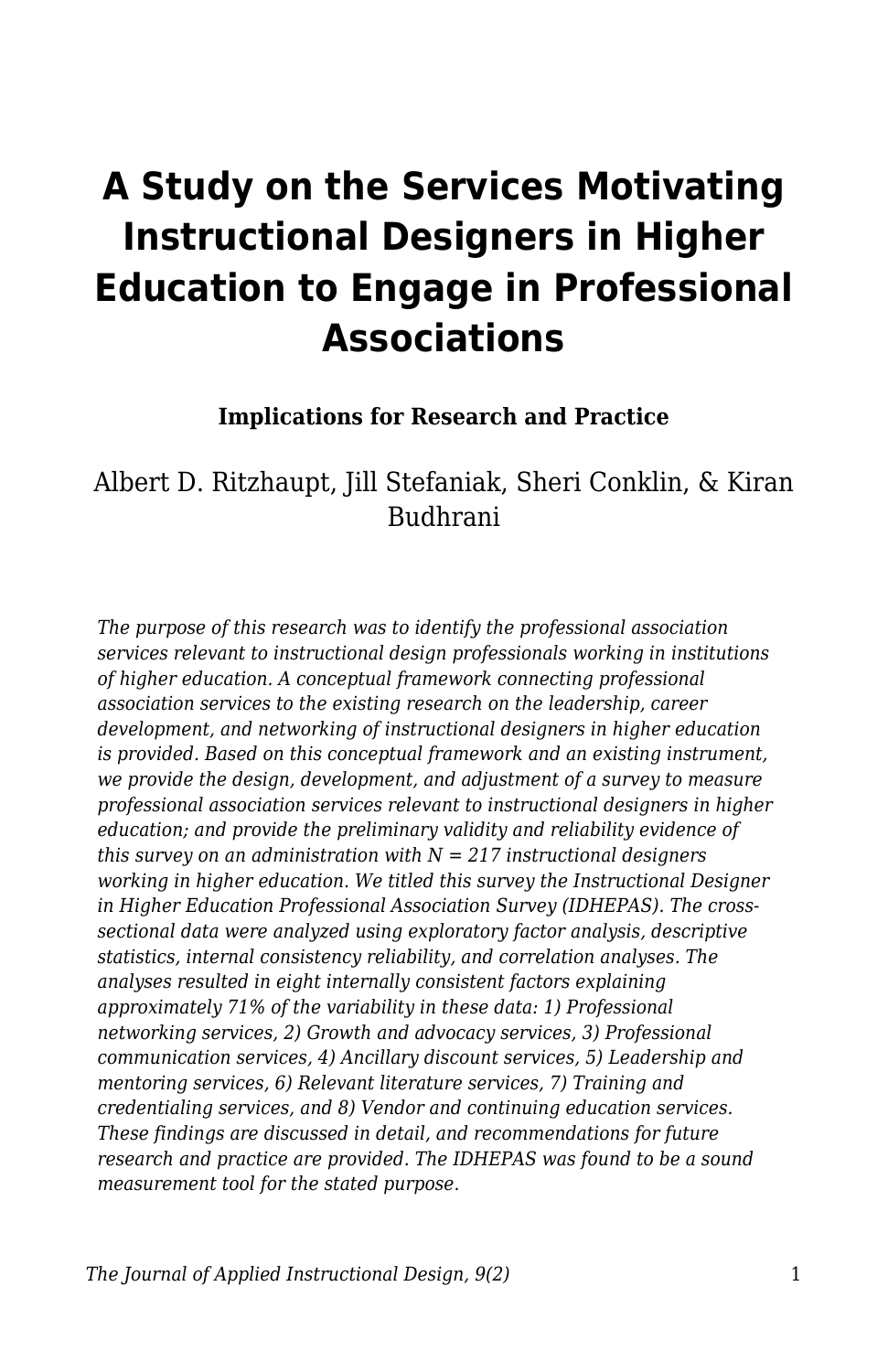Instructional design is a field and area of research grounded in facilitating learning and improving performance for all types of learners. Regardless of industry or context, instructional designers are expected to perform a variety of tasks, leading to the development of both instructional and non-instructional solutions, while working on and delivering the outcomes of a project (Cox & Osguthorpe, 2003; Kenny et al., 2005; Sugar, 2014). There is a growing need for instructional designers in higher education as more institutions of higher education (e.g., universities or community colleges) are expanding their course offerings using blended and online learning platforms (Allen & Seaman, 2014). Higher education institutions are recognizing the need for faculty to be effectively trained and supported in their instructional design and technology integration efforts (Bickerstaff & Cormier, 2015; Chiasson et al., 2015; Elliott et al., 2015).

Several studies have been conducted to identify competencies and roles required of instructional designers in the past several years (e.g., Daniels et al., 2012; Ritzhaupt & Kumar, 2015; Ritzhaupt & Martin, 2014; Ritzhaupt, Martin et al., 2018). Additionally, these research studies have explored how these competencies and roles are being applied across a variety of contexts (e.g. corporate, government, K-12, healthcare, higher education) (Christensen & Osguthorpe, 2004; Cox & Osguthorpe, 2003; Kenny et al., 2005; Ritzhaupt & Kumar, 2015; Rowland, 1992; Wedman & Tessmer, 1993). Additional research studies have been conducted to explore the challenges instructional designers encounter while working on authentic projects involving multiple stakeholders, constraints, and objectives (Gray et al. 2015; Hoard et al., 2017; Stefaniak et al., 2018).

Taking into account the role that instructional designers are serving in higher education (Kumar & Ritzhaupt, 2017; Litchfield, 2017; Ritzhaupt & Kumar, 2015) and the challenges that many encounter while working on instructional design tasks, it is important that the necessary resources, guidance, and support are provided to instructional designers, particularly in the context of higher education, to ensure their professional learning, networking, and career growth. In particular, professional associations are available to professionals in a wide range of fields (e.g., accounting, project management, information technology, etc.) to assist with these professional needs, and to engage members in the profession. Professional associations provide a wide-range of services to its members for their professional networking, leadership, and career development, including specific things like publishing journals, continuing education, certification, hosting conferences, and developing standards and the body of knowledge in a field (DeLeskey, 2003). As professional associations are typically volunteer associations, these groups are limited in the amount of time and resources they can allocate their constituents.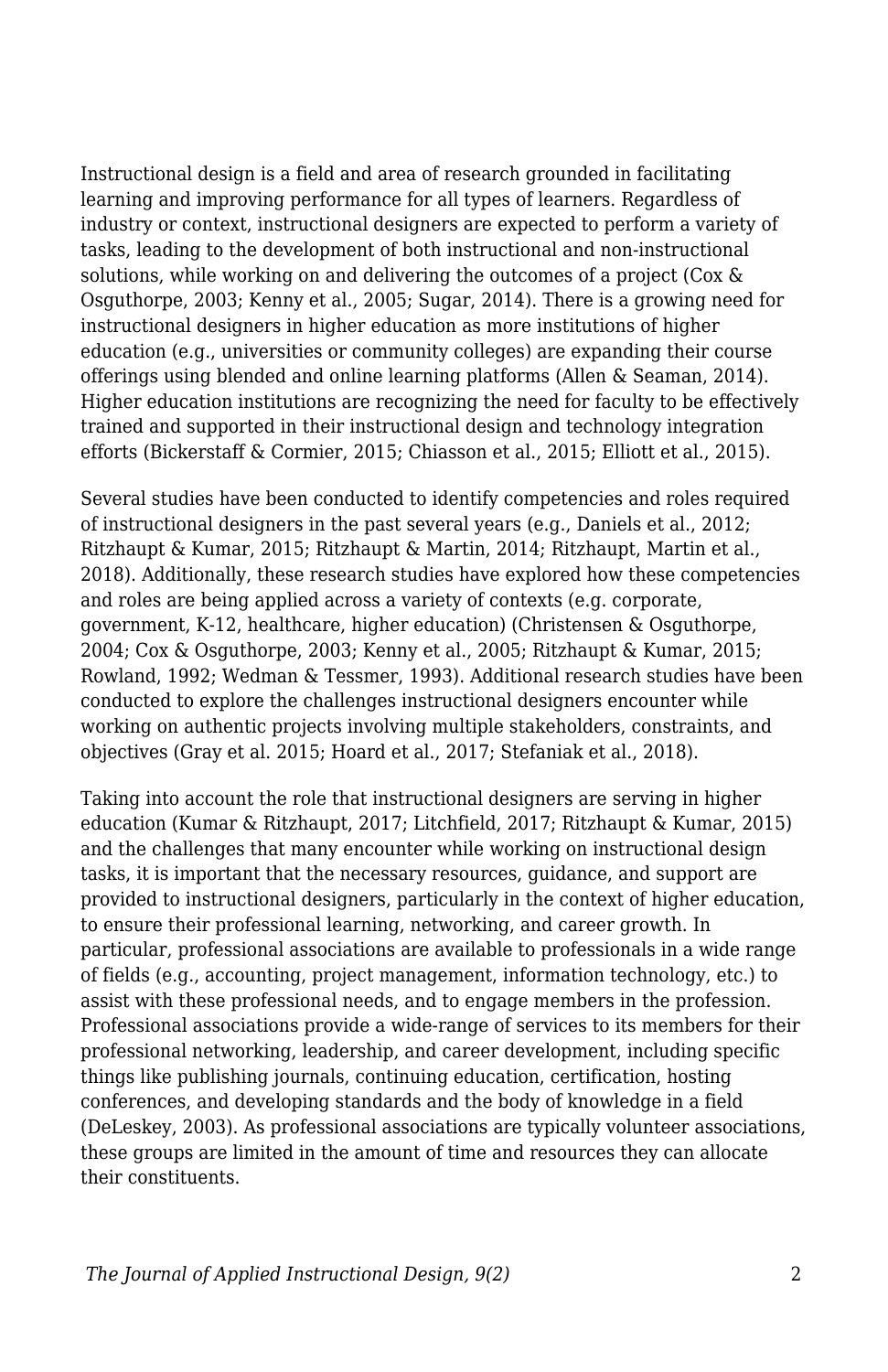Instructional designers in higher education are emerging professionals found in all types (e.g., private versus public, university versus community college, etc.) of institutions of higher education, and often have evolving roles and responsibilities not always clearly defined by the job title (Ritzhaupt & Kumar, 2015). Other terminologies that refer to the instructional designer include faculty developer (Diamond, 2002), instructional technology consultant (van Leusen, 2013), and more job titles. Unfortunately, the job titles of those individuals serving as instructional designers are not always clear or consistent across organizations and contexts (Kang & Ritzhaupt, 2015). These instructional design professionals offer many value-added activities to institutions of higher education (their employers) ranging from course design and development to supporting faculty in delivering online courses to facilitating meaningful workshops to conducting summative evaluation and research (Kumar & Ritzhaupt, 2017). Instructional designers in higher education are often in charge of developing faculty pedagogical and technological skills (Hosler, 2013; Nworie, 2009). While several professional associations (e.g., Online Learning Consortium or EDUCAUSE) are available to instructional designers in higher education, these nascent professionals have professional needs that have not been systematically studied and matched to the services provided by professional associations. Instructional designers in higher education must possess a variety of knowledge skills, including learning theories and instructional design models, soft skills, the capacity to learn independently, information and communication technology skills, project management skills, and superior written and oral communication skills (Ritzhaupt & Kumar, 2015). Professional associations have an obligation to provide the necessary services to assist with the professional networking, leadership, and career development of these professionals.

# **Conceptual Framework**

The conceptual framework guiding this study involved taking a closer look at how instructional design professionals in higher education leverage their memberships in professional associations to enhance their leadership, career development, and networking opportunities. This framework was built upon existing research exploring the services that influence computing professionals to join professional associations (Umapathy et al., 2010), and long history and role of professional associations in any field of endeavor (e.g., DeLeskey, 2003; Glendenning & Gordon, 1997). Figure 1 provides a visualization of this conceptual framework in relation to the professional association services, and concepts of professional leadership, career development, and networking of instructional designers in higher education.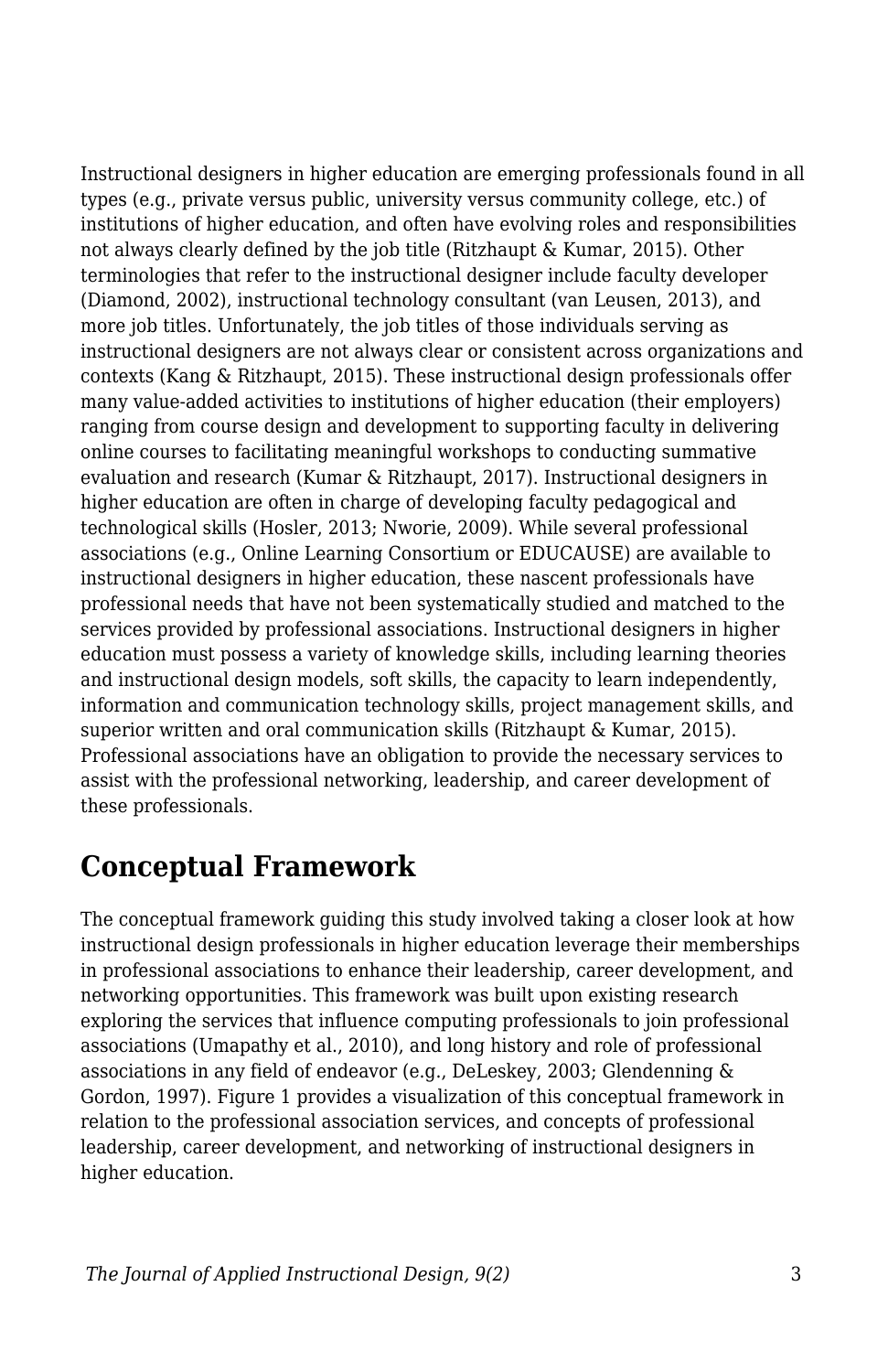#### Figure 1

Conceptual Framework of Professional Association Services



#### **Leadership**

Instructional designers in higher education perform many activities outside the confines of the application of instructional design models, emerging technologies, and learning theories. Some activities include serving as project managers or change agents in their organization, rolling out new innovations, creating budgets, managing schedules, mentoring faculty and other personnel, and conducting professional meetings either through meeting with diverse project teams or with supervisors and clients (Kenny et al., 2005). Due to the numerous tasks and roles instructional designers hold, it can be expected that instructional designers seek to improve their leadership skills through leadership, mentoring, professional growth, and advocacy activities in their organizations and beyond (e.g., general public). Because of the multiple roles of instructional designers in higher education, such as project management and supervision of teams, instructional designers seek to become involved in leadership, community building, and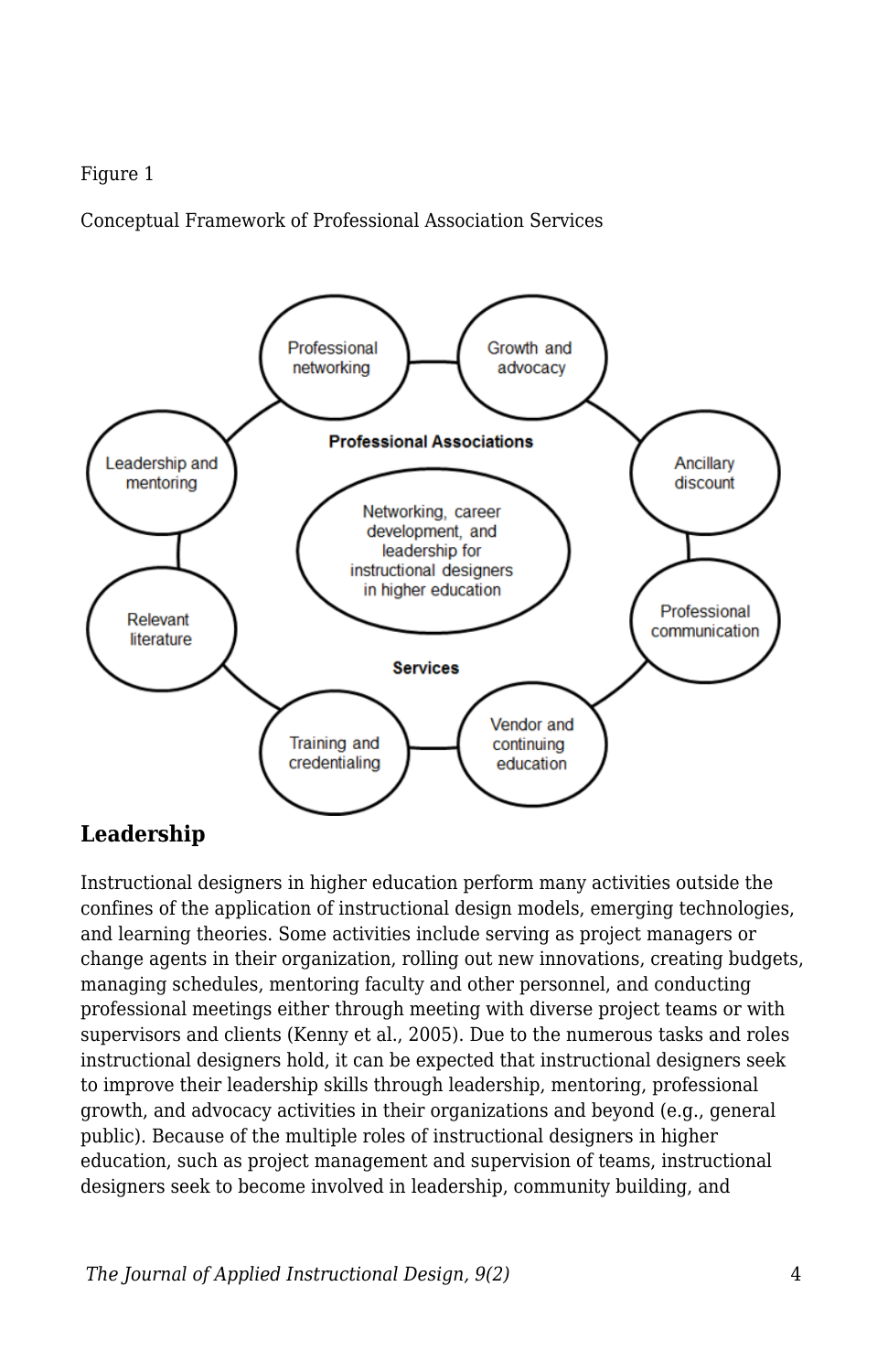advancement of profession (Gruen et al., 2000). Professional associations can offer various leadership activities for its members. Members may be seeking broader impact of the profession therefore seek leadership positions in special interest groups, committees, or task forces (Dodgen et al., 2003; Ritzhaupt et al., 2012) or even general leadership positions in the association at large (Lin et al., 2003).

Professional associations provide multiple ways to serve in a leadership capacity beyond the boundaries of the professional association. For instance, instructional designers working in higher education can provide mentoring to students in academic programs or other professionals to influence, direct, and develop individuals who want to enhance their careers. It also serves those who want to advance their careers by learning from senior members of the community on any type of professional issues, including legal and ethical matters (Glendenning & Gordon, 1997). Professional associations can sponsor mentoring through community engagement and events. One example of this type of event is AECT's Design and Development Instructional Design Competition. As Resig et al. (2017) stated, the competition developed their project management skills, gave access to a senior member for mentorship and guidance, and engaged them deeply within the professional associations' membership. Professional association members can impact through research and practice by developing expertise and engaging in other professional association services like publishing in peer-reviewed journals, presenting at conferences, and receiving professional recognition or awards for their efforts. Leadership professional association services and opportunities are essential to instructional designers in higher education.

### **Career Development**

Professional associations can help in the career development of instructional designers specific to the higher education sector. As noted by Larson and Lockee (2009), instructional designers that work in higher education have different competencies and skill requirements than instructional designers who work in other sectors. The problems instructional designers face in higher education often concerned with instructional improvement, instructional objectives, sequence of learning, instructional methods, assessment, and evaluation (Terlouw, 1997). However, the career of an instructional designer in higher education is not limited to just instructional activities alone. Instructional designers have to be multifunctional, where they have both instructional and technology competencies to support all faculty, students, staff, including both technical and social responsibilities on the job (Ritzhaupt & Kumar, 2015). Instructional designers are expected to demonstrate competency in tools (i.e. the use, development, programming, and/or management of tools), soft-skills (i.e., communication,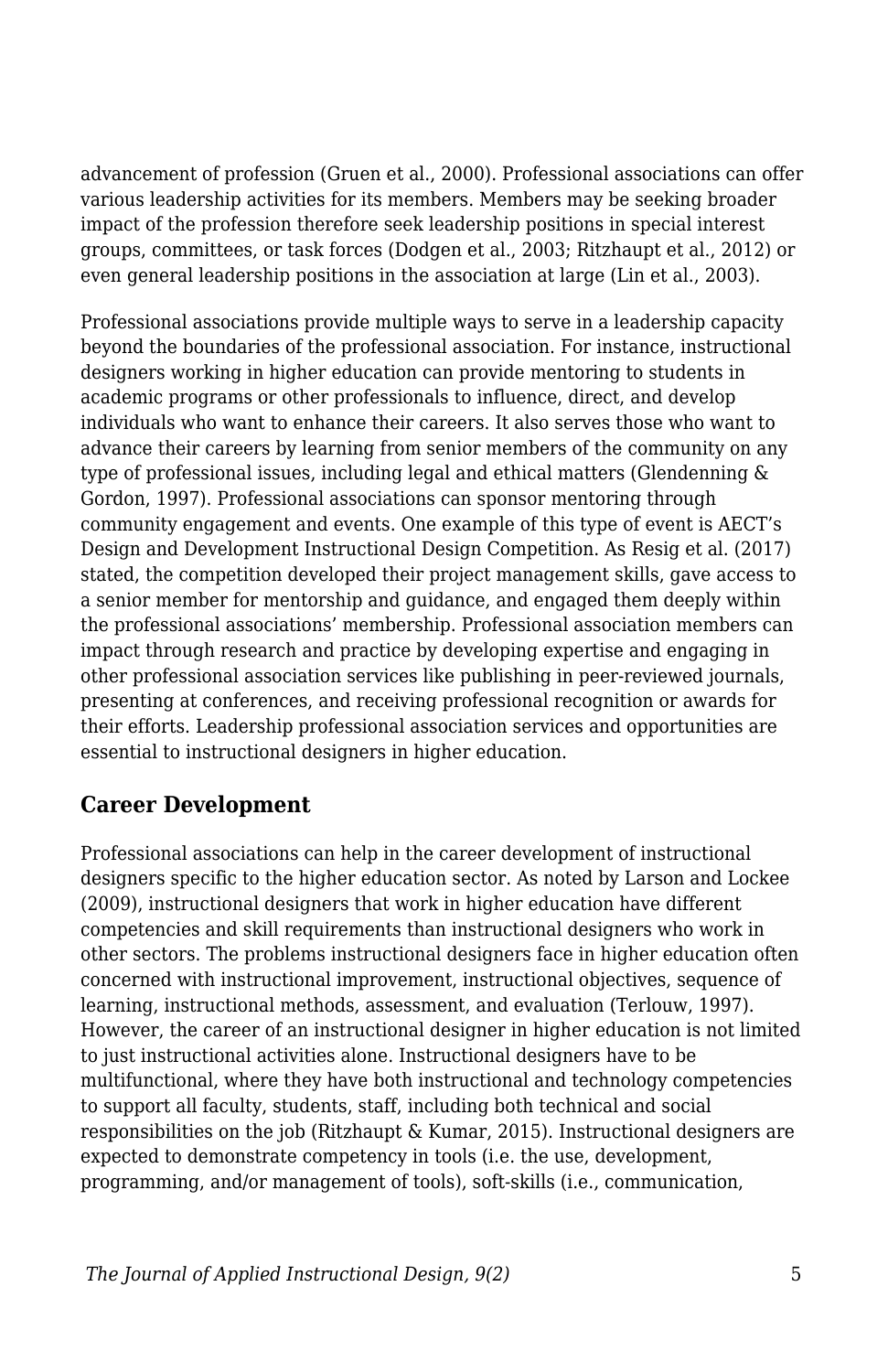collaboration, customer service, leadership, decision-making), research and data analysis, evaluation, and project management (Christensen & Osguthorpe, 2004; Cox & Osguthorpe, 2003; Kang & Ritzhaupt, 2015; Kumar & Ritzhaupt, 2017; Ritzhaupt & Kumar, 2015).

Career growth and professional development in all these aspects is needed for instructional designers to stay current with the trends and adapt to the changingnature of educational technologies. Instructional designers claim that while some of the competency areas stated previously were learned from their academic programs, much more is learned on the job and from their professional experiences (Ritzhaupt & Kumar, 2015). Many instructional designers come from a variety of backgrounds and their competency areas vary by education level and setting/industry (Byun, 2000; Christensen & Osguthorpe, 2004). Researchers have found that instructional designers have worked in other professions and held positions unrelated to instructional design before taking on their current position as instructional designer (Ritzhaupt & Kumar, 2015). Instructional designers in higher education differ from instructional designers in business and industry in that several have some teaching experience in K-12 or higher education to better understand the needs of students and faculty (Kumar & Ritzhaupt, 2017; Ritzhaupt & Kumar, 2015). It is no surprise that many instructional designers in higher education have advanced/masters degrees.

Kumar and Ritzhaupt (2017) noted that instructional designers who participated in professional development, professional communities (i.e., social media), conferences, workshops, and professional courses found these activities helpful in fulfilling their roles and responsibilities. Professional associations such as the ATD, AECT, and ISPI have created formal standards, which influence both the development of academic curricula for instructional design and the definition the professional requirements and descriptions for instructional design-related job roles and responsibilities. Professional associations can provide continuing education, professional development, and credentialing services to members to support their career development. ISPI and ATD have developed the professional certifications known as the Certified Performance Technologist (CPT) and Certified Professional in Learning and Performance (CPLP), respectively. However, these certifications may not be appropriate for the unique context of instructional designers in higher education.

To recruit and retain professionals in the instructional design field, professional associations can utilize various resources such as listservs, social media, conference proceedings, member directories, discussion forums, journals, white papers, and magazines to provide additional avenues for career development and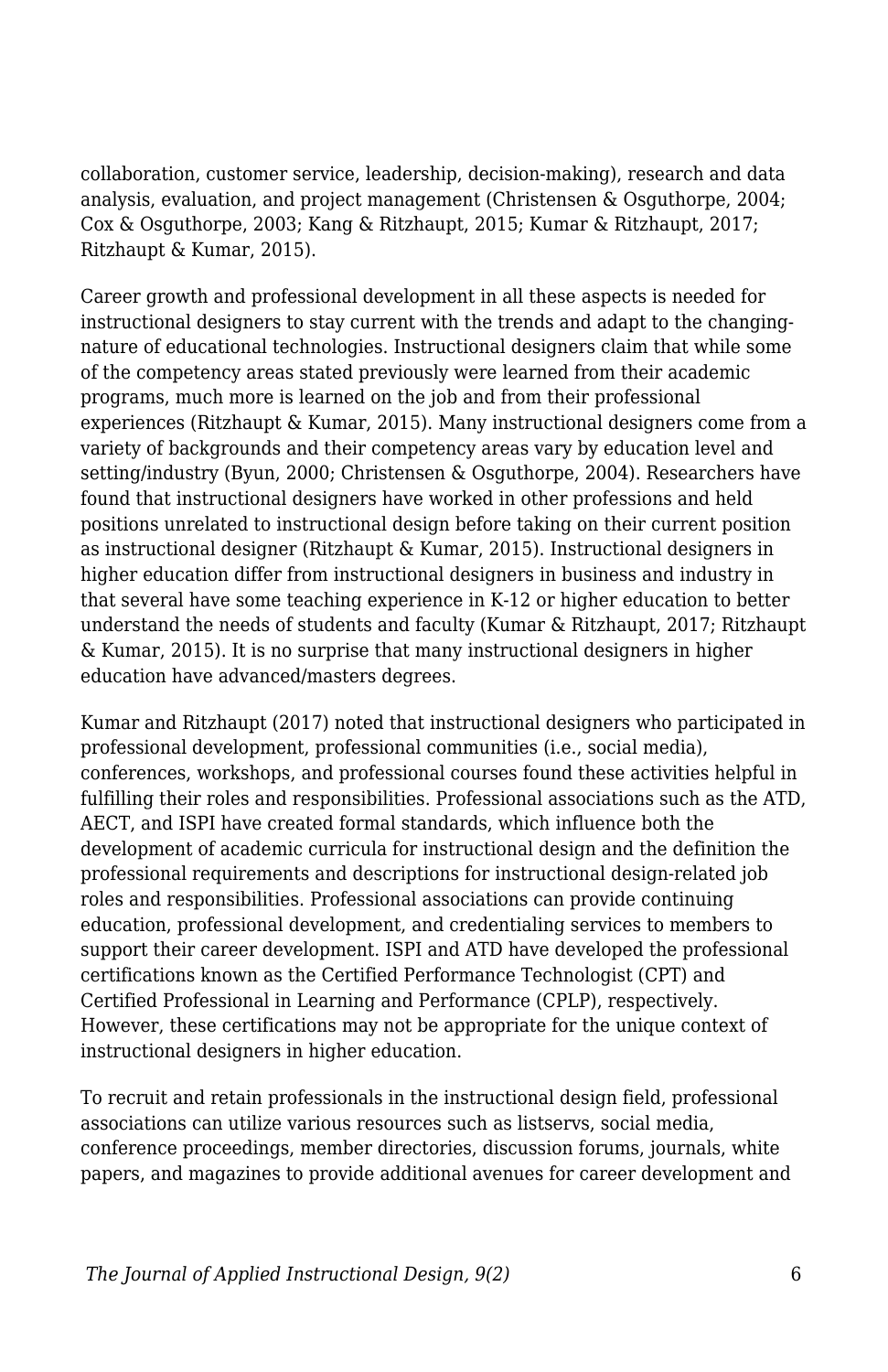to keep instructional designers up-to-date to recent research or trends. Additionally, these professional associations can aggregate job titles and job announcements from instructional design and technology job boards to provide access to challenging career opportunities (e.g., Chronicle of Higher Education, HigherEdJobs) to help instructional designers become aware of, and find employment that better suits their needs and professional expertise (Umapathy & Ritzhaupt, 2011). Professional associations can also organize career events and job fairs at conferences (Umapathy & Ritzhaupt, 2011). Professional associations bear a responsibility to provide career development opportunities for its members.

## **Networking**

Professional networking opportunities not only support activities that bring professionals together, they provide occasions, both formally and informally, for mentoring both inside and outside of the workplace. Mentoring in a professional network assist the mentee through the guidance and navigation of their career (Higgens & Kram, 2001, de Janasz & Sullivan, 2004). These mentoring programs can reach professionals practicing in the field and students seeking to enter the profession. Examples of networking activities include: access to local meetings with experts in the field, annual conferences, access to social events (e.g., parties, field trips), and access to social media and other forms of communication technologies, like member directories, discussion forums, user and special interest groups, and listservs (Ritzhaupt et al., 2008). As noted, professional associations can provide services to enhance the awareness and acumen of instructional designers in higher education by providing news on technological and pedagogical developments, research developments, and even the latest vendor solutions through intentional and professional engagements bringing other professionals together. All the services provided by professional associations can be linked to the networking opportunities to engage with other professionals sharing similar interests and concerns.

## **Purpose**

Thus, the purpose of this research was to identify the professional association services relevant to instructional design professionals working in higher education. More specifically, we are interested in the professional association services that instructional designers in higher education desire and need for their professional function. To this end, we attempted to design, develop, and validate a survey to validly and reliably measure these factors for this target population of interest by collecting data from these working professionals. Our overarching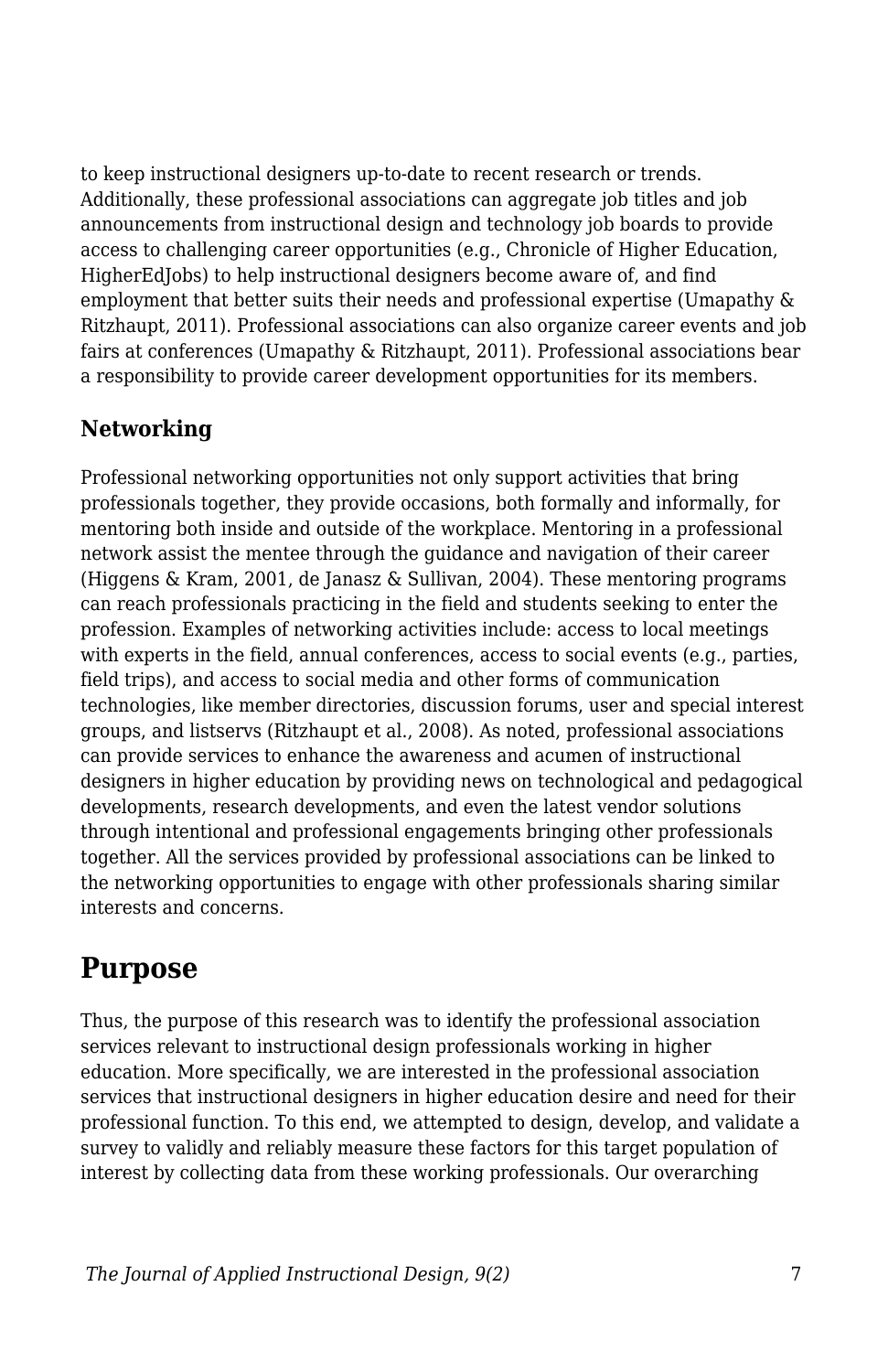research question is: What professional association services do instructional designers in higher education need for their professional networking, leadership, and career development? We used the conceptual framework described above to document the professional association services desired by instructional designers working in higher education.

# **Method**

## **Participants**

A total of *N* = 309 participants opened the online survey and agreed to the consent page. However, a substantial amount of participants either did not complete the survey or did not meet our screening criteria (i.e., instructional designer working in higher education) for inclusion  $(n = 30)$ . We excluded participants that did not complete at least 50% of the items on the survey. A final sample of  $N = 217$  or 70% instructional design professionals completed at least 50% of the final instrument and were retained in the sample for further analysis. As illustrated in Table 1, the participants represented a wide range of backgrounds. The participants had a wide range of experience from less than one year to 35 years with an average of  $M = 7.94$  ( $SD = 6.10$ ). Nearly three quarters of the participants were female, and the participants largely identified as White/Caucasian at approximately 81% of the sample.

Seventy-five percent of the participants worked at public institutions of higher education, and the participants could generally be classified as highly educated with 62% possessing a master's degree and 28% holding a doctoral degree. The participants were members of a wide-variety of professional associations with higher percentages in the Online Learning Consortium (OLC) (47%) and EDUCAUSE (45%). The size of the institutions of higher education varied according to the reported number of employees. More than 50% of the respondents indicated their institutions provided either full or partial support for professional association memberships. Income levels normally distributed around \$50,001-\$75,000 with more than 60% of the participants reporting this category. Participants were located in 37 different states in the United States ranging from California to Maine, and  $n = 6$  participants were located outside the U.S.

Table 1

Demographic Characteristics of Instructional Design Professional Survey Respondents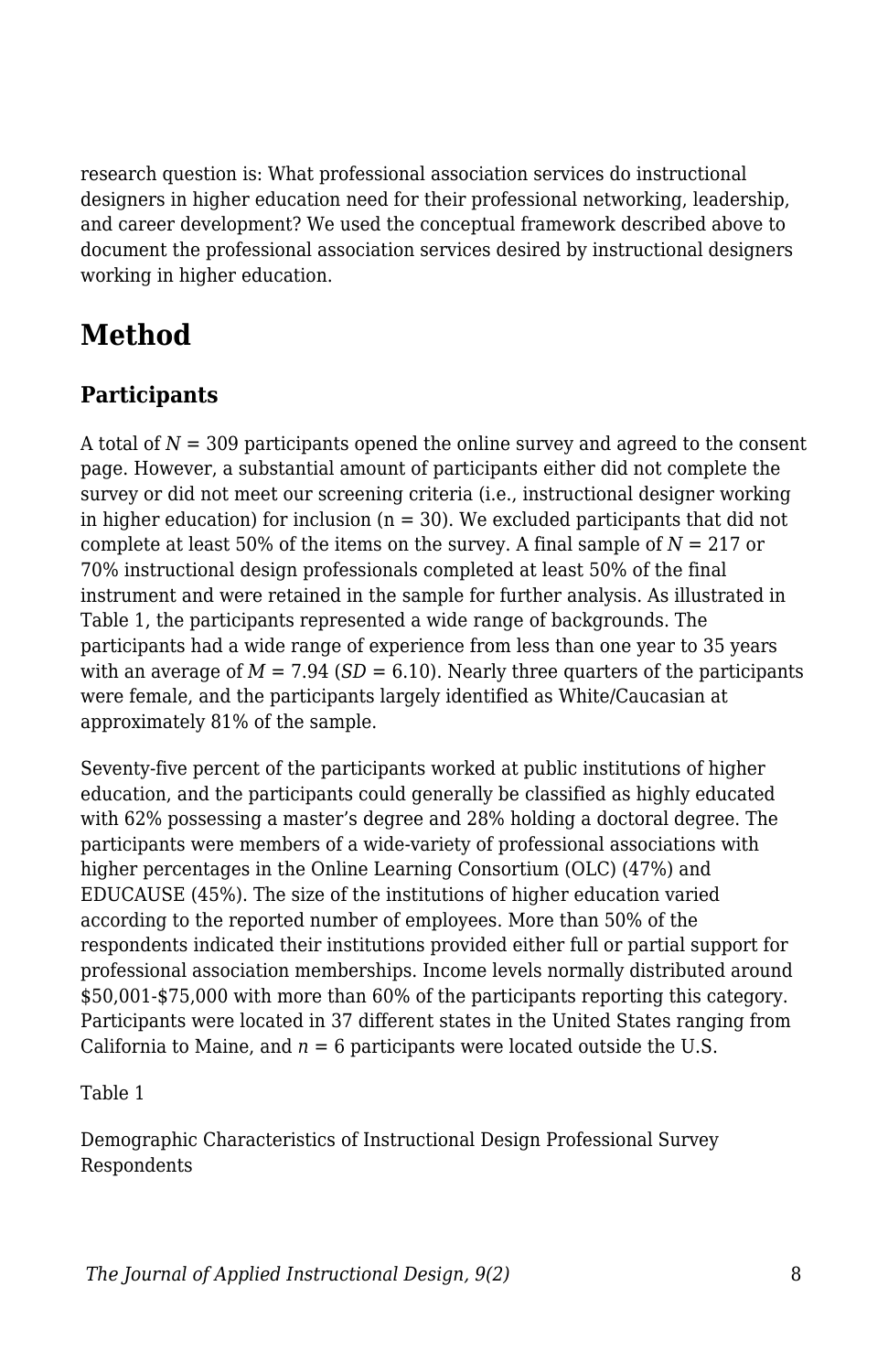| <b>Demographic Variable</b>                     | <b>Categories</b>                   | $\mathbf n$    | $\%$      |
|-------------------------------------------------|-------------------------------------|----------------|-----------|
| Gender                                          | Female                              |                | 161 74.19 |
|                                                 | Male                                | 55             | 25.35     |
| Income Level                                    | Not reported                        | $\,2$          | 0.92      |
|                                                 | 0-\$25,000                          | 3              | 1.38      |
|                                                 | \$25,001-\$50,000                   | 26             | 11.98     |
|                                                 | \$50,001-\$75,000                   |                | 133 61.29 |
|                                                 | \$75,001-\$100,000                  | 40             | 18.43     |
|                                                 | \$100,000-\$150,000                 | 12             | 5.53      |
|                                                 | $>$ \$150,000                       | $\mathbf{1}$   | 0.46      |
| Race                                            | American Indian                     | 5              | 2.30      |
|                                                 | Alaska Native                       | $\mathbf{1}$   | 0.46      |
|                                                 | Asian                               | 13             | 5.99      |
|                                                 | Black/African American              | 19             | 8.76      |
|                                                 | Hawaiian/Other Pacific Islander     | $\mathbf{1}$   | 0.46      |
|                                                 | Hispanic/Latino                     | 16             | 7.37      |
|                                                 | White/Caucasian                     |                | 176 81.11 |
| Sector of Economy                               | Private                             | 53             | 24.42     |
|                                                 | Public                              |                | 164 75.58 |
| Highest Level of Education                      | High School                         | $\mathbf{1}$   | 0.46      |
|                                                 | Associate                           | $\mathbf{1}$   | 0.46      |
|                                                 | Bachelor                            | 13             | 5.99      |
|                                                 | Master                              |                | 134 61.75 |
|                                                 | Specialist                          | $\overline{4}$ | 1.84      |
|                                                 | Doctorate                           | 59             | 27.19     |
|                                                 | Other                               | 5              | 2.30      |
| Professional Association Membership             | ATDF                                | 21             | 9.68      |
|                                                 | AACE                                | 10             | 4.61      |
|                                                 | AECT                                | 33             | 15.21     |
|                                                 | <b>EDUCAUSE</b>                     | 98             | 45.16     |
|                                                 | <b>IEEE TCLT</b>                    | 5              | 2.30      |
|                                                 | <b>ISPI</b>                         | 5              | 2.30      |
|                                                 | <b>ISTE</b>                         | 18             | 8.29      |
|                                                 | OLC                                 |                | 103 47.47 |
|                                                 | eLearning Guild                     | 42             | 19.35     |
|                                                 | <b>USDLA</b>                        | 16             | 7.37      |
| Number of Employees in Institution              | $0 - 100$                           | $\overline{4}$ | 1.84      |
|                                                 | 101-250                             | 9              | 4.15      |
|                                                 | 251-500                             | 17             | 7.83      |
|                                                 | 501-1000                            | 35             | 16.13     |
|                                                 | 1001-2,500                          | 31             | 14.29     |
|                                                 | 2,501-5,000                         | 31             | 14.29     |
|                                                 | 5,001 or more                       | 55             | 25.35     |
|                                                 | I don't know                        | 35             | 16.13     |
| Support for Professional Association Membership | None                                |                | 105 48.39 |
|                                                 | Partial reimbursement or payment 18 |                | 8.29      |
|                                                 | Full reimbursement or payment       | 91             | 41.94     |

#### **Instrument Design and Development**

This research study employed and tailored a research instrument previously used to measure the services motivating professional association membership of computing professionals. This survey was titled the *Ideal Computing Professional Association Survey* and preliminary validity and reliability evidence was provided on a sample of  $N = 220$  participants in one computing professional association (Ritzhaupt, Umapathy, & Jamba, 2008; Ritzhaupt, Umapathy, & Jamba, 2012). The original survey had 52-items organized into seven domains: *Career-enhancement services*, *Information dissemination services*, *Professional networking services*,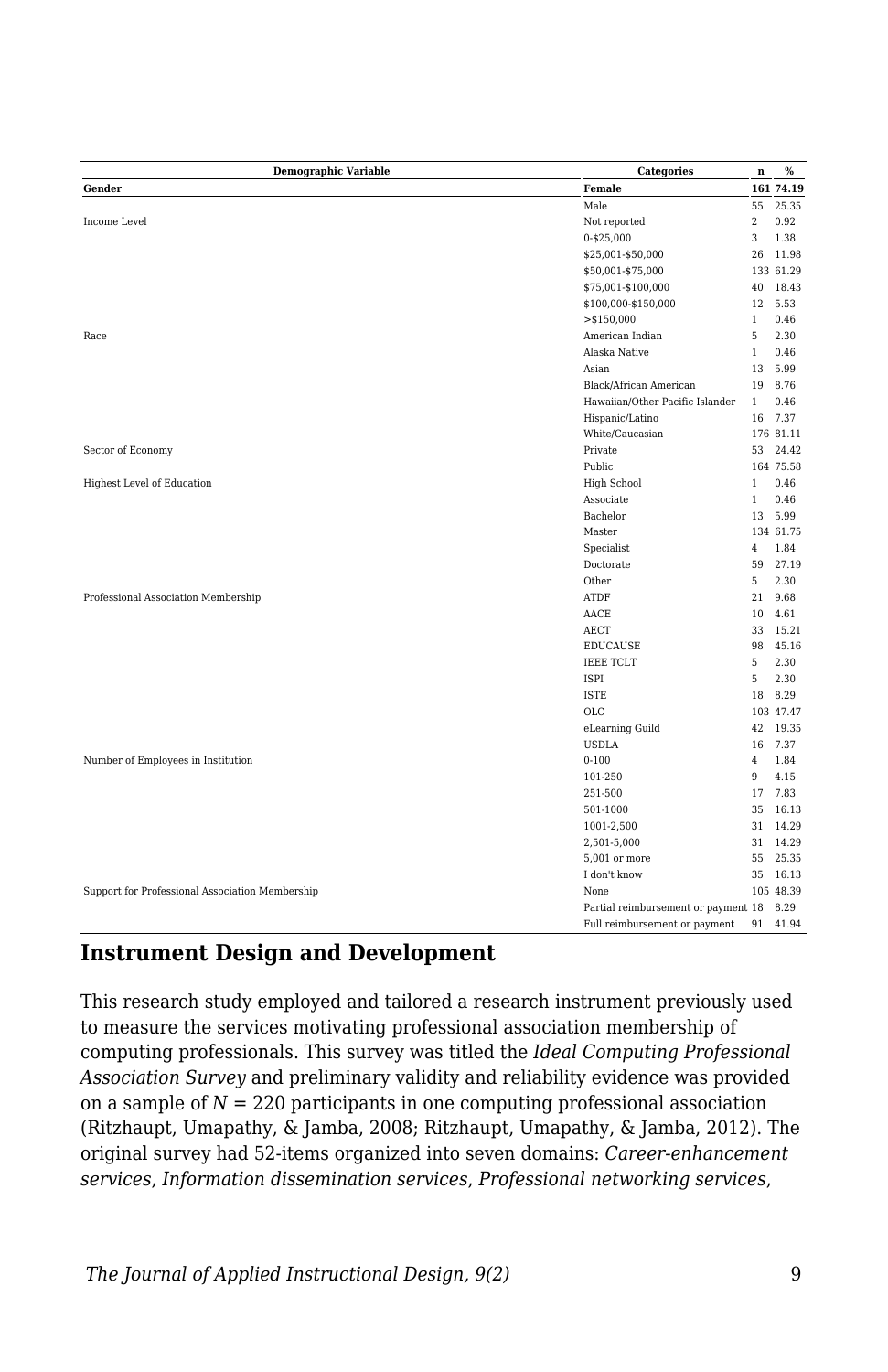*Communication services*, *Member discount services*, *Leadership and community services*, and *Advocacy services* (Ritzhaupt, Umapathy, & Jamba, 2012). To be applicable to the present research study, several modifications had to be made to broadly address the current professional needs of instructional designers in higher education and to match the current organizational structure and services provided by the *Association for Educational Communications and Technology* (AECT).

First, a revised conceptual framework (described above) was developed based on the literature surrounding the unique characteristics and needs of instructional designers working in the context of higher education, the current structure and services offered by AECT, and the existing structure of the original survey. Second, the revised survey was carefully reviewed by members of the research team with expertise in scale development, and subsequently, administered to four instructional designers working in higher education using a think aloud protocol to cognitively validate the survey items using well-established systematic procedures (Payne, 1994; Trenor et al., 2011; Willis et al., 1991). This procedure ensured the clarity and intent of the items matched our intended purpose. This process led to several revisions to the wording of the items and slight re-organization to the survey. The resulting final draft of the survey has 44-items using a modified 5 point Likert scale format  $(5 =$  Strongly Agree;  $4 =$  Agree;  $3 =$  Neither agree, nor disagree;  $2 =$  Disagree;  $1 =$  Strongly Disagree). The survey was ported to the Qualtrics survey management system with two screening questions (e.g., Do you presently work for an institution of higher education?), a background section (including items like gender, age, experience, job title, education level, etc.), and seven open-ended questions (e.g., What factors encourage your participation in a professional association?). The revised survey was given the title *Instructional Designer in Higher Education Professional Association Survey* (IDHEPAS). Note, we only report the quantitative data collected in this article.

#### **Data Collection Procedures**

The IDHEPAS was released to a wide audience of the professional instructional design community using an assortment of approaches: 1) instructional design listservs (e.g., Educause instructional designer listserv, ITFORUM listserv), 2) social media outlets for instructional designers (e.g., Facebook and LinkedIn instructional designer professional groups), 3) scraped community college and university websites for instructional designers in three states in the southeastern United States, 4) alumni listservs from academic programs (e.g., University of Florida, Boise State University, Florida State University, University of South Florida), and 5) invitation emails to the staff of *Centers for Teaching Excellence* at 62 different universities. Since the survey was anonymous, participants were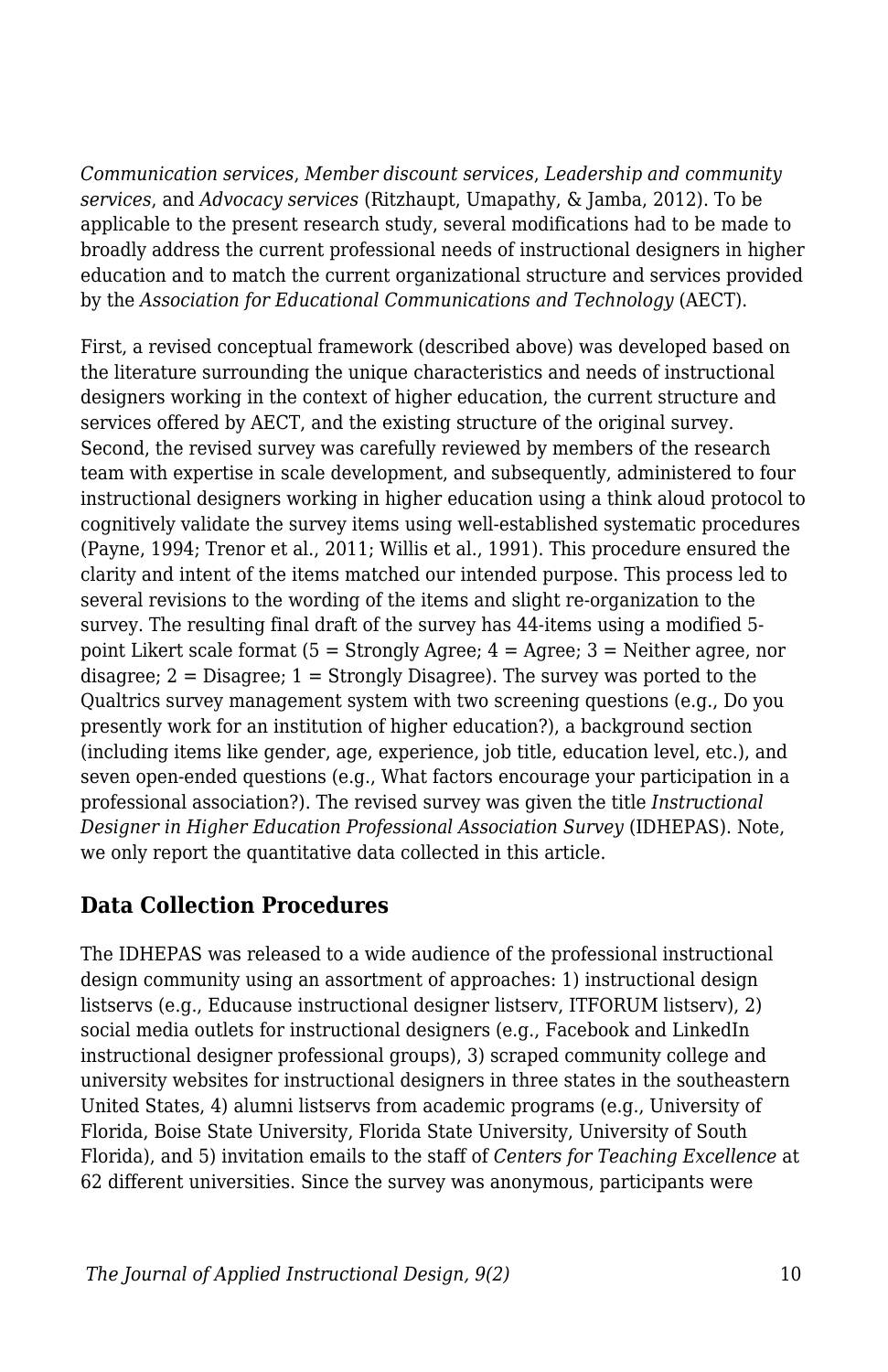encouraged to share the survey with members of their professional community serving in the higher education capacity – a snowball sampling approach. The online survey was accessible for a 3-week period, and during this time, two reminder emails or notifications were sent out to all communication methods noted above. Since so many different approaches to recruiting participants were used, response rates cannot be determined for these data.

### **Data Analysis**

Data were subjected to a variety of analyses, including descriptive statistics analysis, internal consistency reliability analysis, exploratory factor analysis (EFA), and correlation analysis (i.e., Pearson *r* correlations among factors on IDHEPAS). Since major revisions were made to the original survey, an EFA was the most appropriate data analysis method. EFA was conducted to explore the underlying structure of the data collected using the IDHEPAS and to provide meaningful labels to the factors on the IDHEPAS. Descriptive statistics analysis was conducted examine the patterns in this cross-sectional dataset, and to characterize the various factor on the IDHEPAS for these data. Internal consistency reliability using Cronbach's alpha was used to provide reliability evidence for these data. Correlation analyses were employed to examine the internal structure of the measures. Underlying assumptions of the various statistical methods were evaluated. All quantitative analyses were conducted using SPSS version 25. An alpha level of .05 was used for all statistical tests.

# **Results**

The results are presented by each type of analysis conducted on these crosssectional data. We first examine the data for the assumptions for conducting EFA. Bartlett's test of sphericity for these data had a Chi-square of 8,134.90 (*p* < .001), which suggested the intercorrelation matrix contained adequate common variance. The Kaiser-Meyer-Olkin measure of sampling adequacy was 0.94, which is above the 0.50 recommended limit (Kaiser 1974). The participant-to-item ratio for the data was approximately  $\sim 5:1$ . While the participant-to-item ratio is below the 10:1 ratio suggested by Kerlinger (1974), the ratio is near thresholds described as more than adequate by some researchers in maintaining factor stability (Arrindell & Van der Ende 1985; de Winter, Dodou, & Wieringa, 2009; Guadagnoli & Velicer 1988). Thus, these data appeared to be well suited for EFA.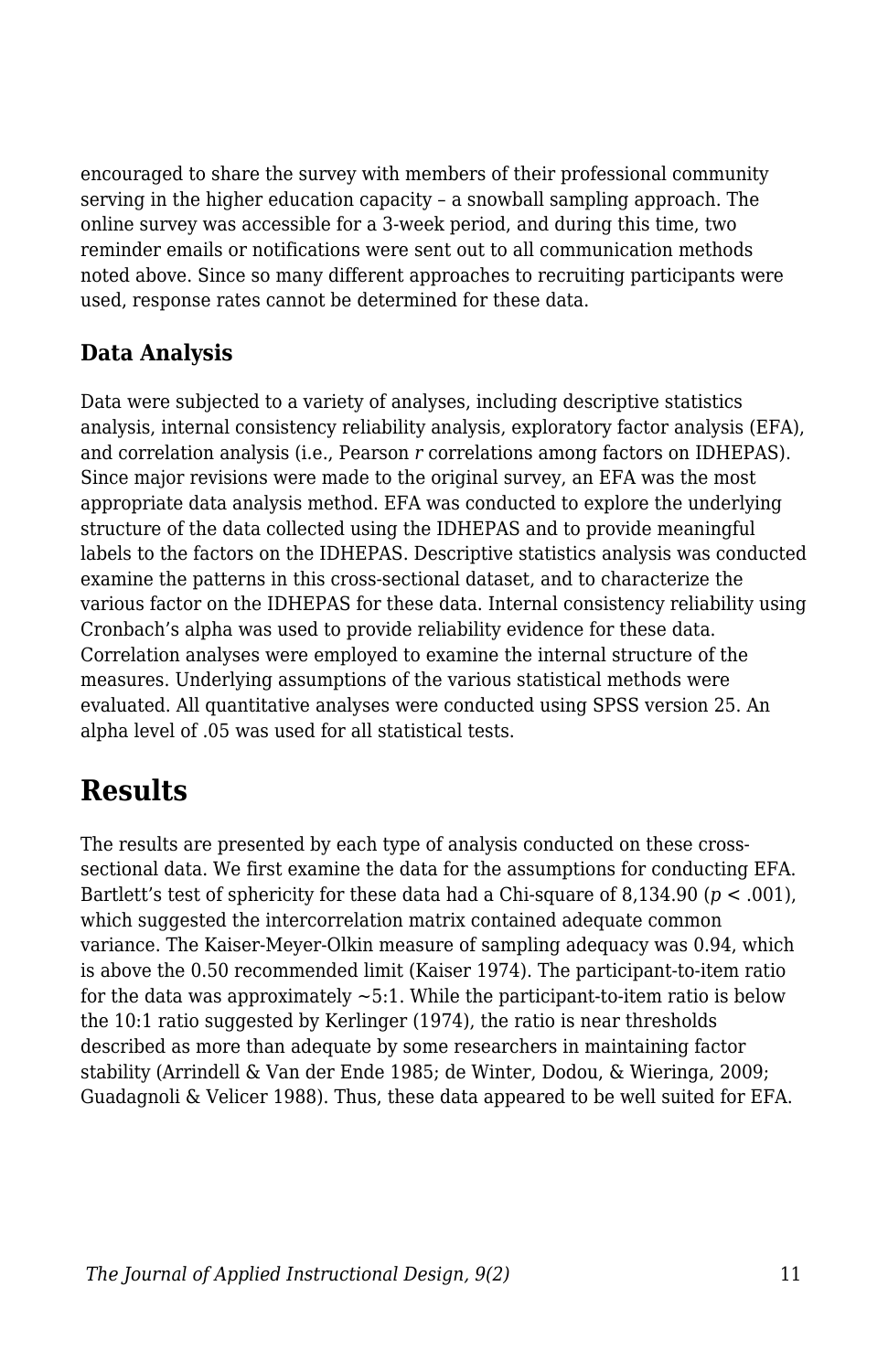## **Exploratory Factor Analysis**

The EFA model was executed using principal axis factoring and an oblique (promax) rotation, as the factors were anticipated to be related. The pattern matrix is reported in the Appendix. The number of factors retained was based on the Kaiser criterion (Eigenvalue  $> 1$ ) and inspection of the Screen plots generated. Items were assigned to factors based on the greatest values in the pattern matrix. The EFA data from the initial model showed eight factors and data were extracted in eight rotations. The data did not exhibit a simple structure in the pattern matrix; however, all coefficients used to assign items to factors in the pattern matrix were at or above 0.44. The factor model explained  $\sim$ 71% of the variance in these data with the 8-factor solution. Although the data did not lead to a truly simply structure in the pattern matrix, the items did load into a meaningful factor structure to explain these data. Thus, the eight factor solution was adopted for these data. Table 2 provides the Eigenvalues, variance, and cumulative variance for the factors on the IDHEPAS. Notably, the *Professional networking services* factor explained approximately 44% of the variance in these data.

#### Table 2

| <b>Factors</b>                                 | <b>Eigenvalues</b> | <b>Variance</b><br>(%) | Cumulative<br>Variance (%) |
|------------------------------------------------|--------------------|------------------------|----------------------------|
| 1. Professional networking<br>services         | 19.406             | 44.105                 | 44.105                     |
| 2. Growth and advocacy services                | 3.133              | 7.121                  | 51.226                     |
| 3. Professional communication<br>services      | 2.225              | 5.056                  | 56.282                     |
| 4. Ancillary discount services                 | 1.688              | 3.837                  | 60.119                     |
| 5. Leadership and mentoring<br>services        | 1.451              | 3.297                  | 63.416                     |
| 6. Relevant literature services                | 1.219              | 2.771                  | 66.187                     |
| 7. Training and credentialing<br>services      | 1.167              | 2.652                  | 68.839                     |
| 8. Vendor and continuing<br>education services | 1.051              | 2.389                  | 71.227                     |

Eigenvalues, Variance, Cumulative Variance by Factor Labels

Table 3 provides the factor label, mean, standard deviation, skewness, kurtosis, number of items, and Cronbach's alpha for the factors. As can be gleaned in Table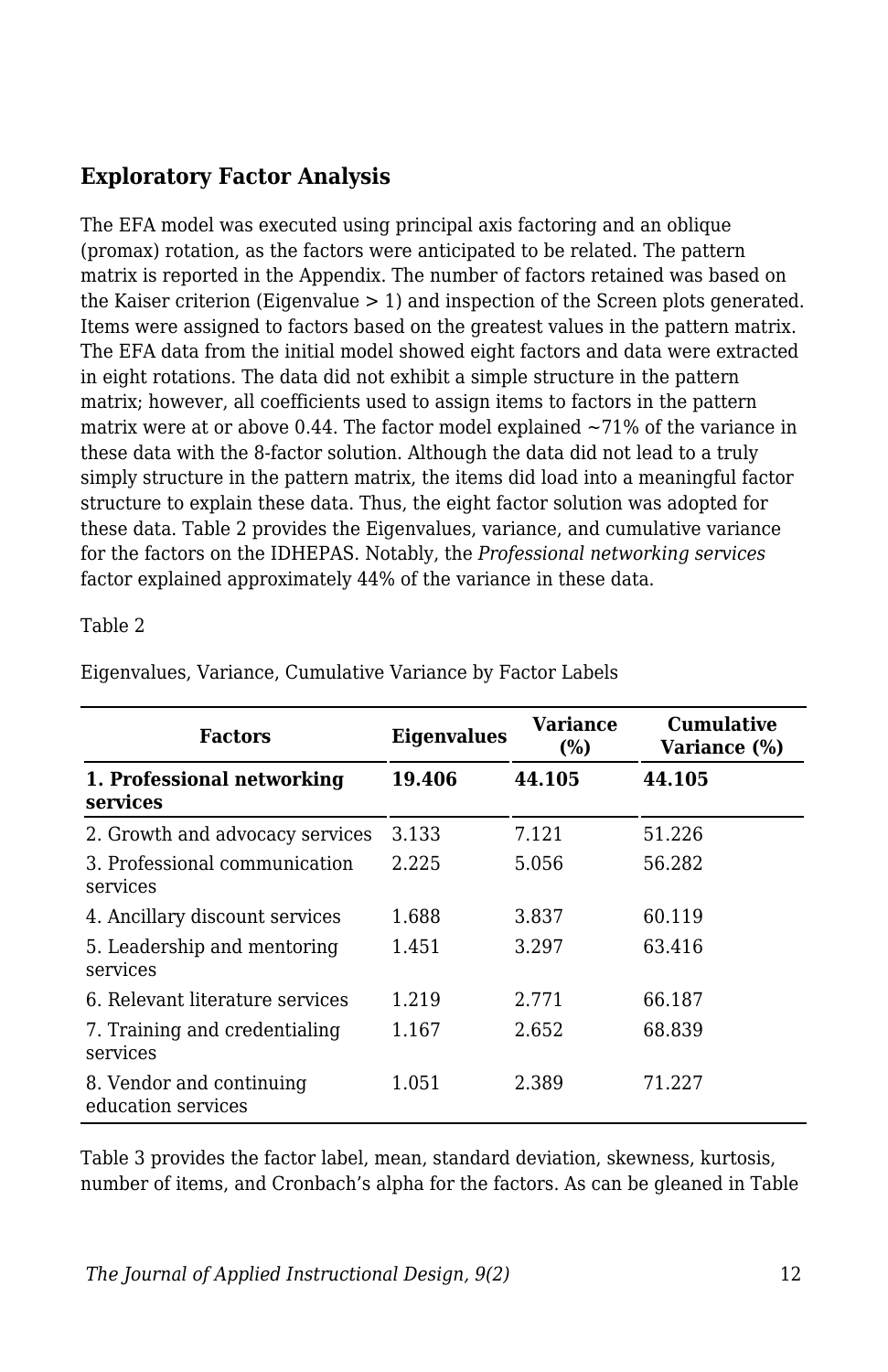3, the highest scores were the factors *Professional networking services* at *M* = 4.39, and *Relevant literature services* at *M* = 4.35. Also notable and above the 4.0 threshold are the factors *Training and credentialing services*  $(M = 4.15)$ , *Professional communication services* (*M* = 4.06), and *Vendor and continuing education services* ( $M = 4.01$ ). The lowest scoring factor below the 3.0 threshold was *Ancillary discount services* (*M* = 2.99). Not all of the factors appear to be normally distributed as evidenced by the skewness and kurtosis coefficients for *Professional networking services*, *Growth and advocacy services*, and *Relevant literature services*. All of the internal consistency reliability coefficients are above the 0.70 social science standard (Nunnaly, 1978). Generally speaking, the IDHEPAS has an internally consistent structure for these data.

#### Table 3

| <b>Factor label</b>                            | М |                | <b>SD</b> Skewness Kurtosis |         | # of<br>items  | Cronbach<br>$\alpha$ |
|------------------------------------------------|---|----------------|-----------------------------|---------|----------------|----------------------|
| 1. Professional<br>networking services         |   |                | 4.39 0.68 -2.47             | 8.22    | 9              | 0.92                 |
| 2. Growth and advocacy<br>services             |   |                | 4.14 0.71 -1.47             | 3.37    | 11             | 0.91                 |
| 3. Professional<br>communication services      |   |                | $4.06$ $0.74$ $-0.98$       | 1.32    | 7              | 0.88                 |
| 4. Ancillary discount<br>services              |   | 2.99 1.19 0.02 |                             | $-0.78$ | 3              | 0.97                 |
| 5. Leadership and<br>mentoring services        |   |                | $3.91$ $0.86$ $-0.98$       | 1.30    | 6              | 0.92                 |
| 6. Relevant literature<br>services             |   |                | 4.35 0.82 -1.97             | 4.93    | 3              | 0.91                 |
| 7. Training and<br>credentialing services      |   |                | 4.15 0.75 -1.23             | 1.86    | 3              | 0.72                 |
| 8. Vendor and continuing<br>education services |   |                | $4.01$ $0.95$ $-0.94$       | 0.56    | $\mathfrak{D}$ | 0.88                 |

Factors Labels, Descriptive Statistics, and Reliability for These Data

### **Descriptive Statistics Analysis**

The descriptive statistics for the 44-item instrument, including the mean, standard deviation, and response frequencies as percentages  $(5 =$  Strongly Agree;  $4 =$ Agree; 3 = Neither agree, nor disagree; 2 = Disagree; 1 = Strongly Disagree) as provided in the following sections to characterize each of the factors derived from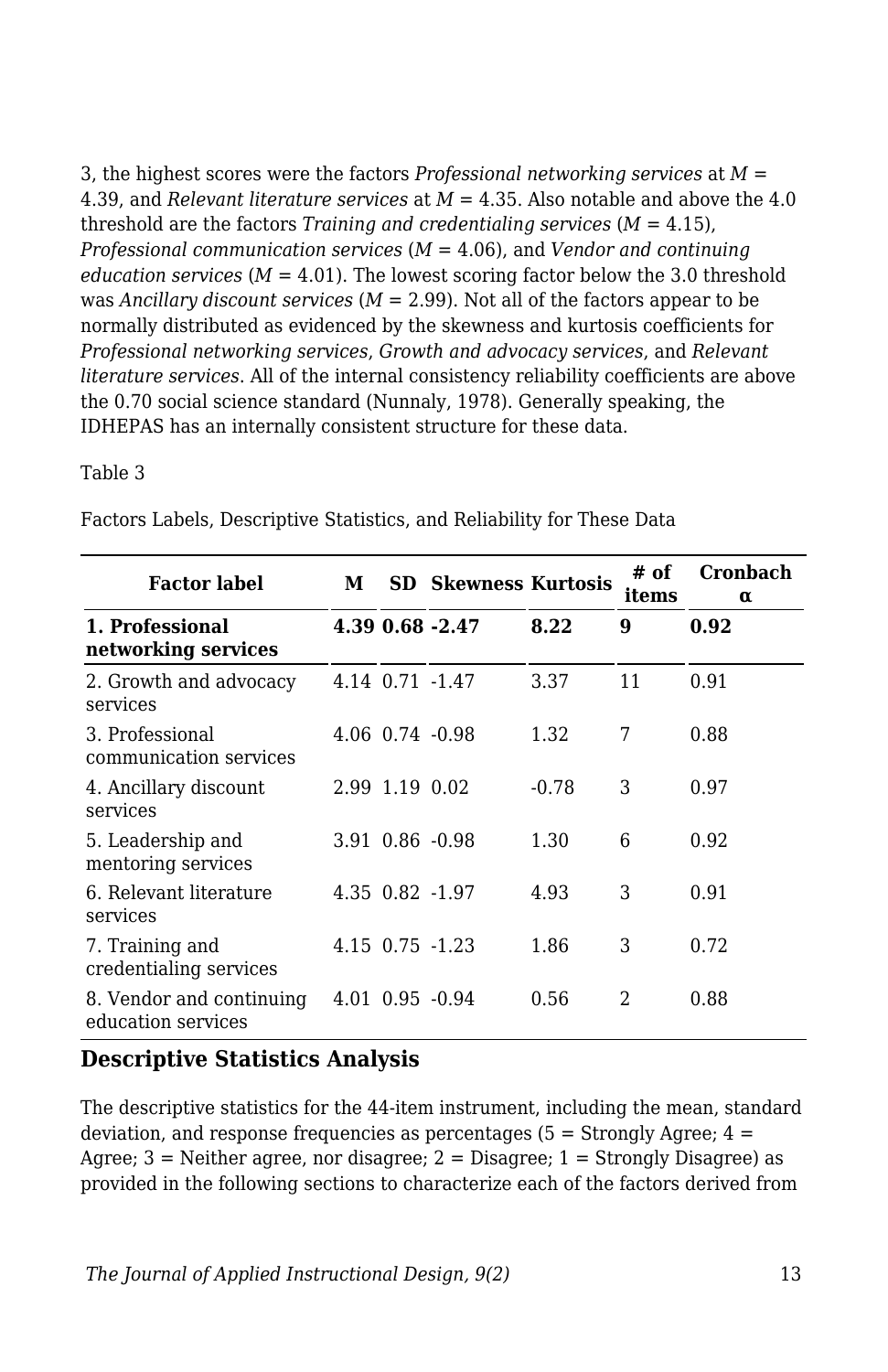the EFA. Notably, the services listed in the instrument appear to be relevant to instructional designers in higher education as only one item was below the 3.00 threshold across the 44-item survey (Access to special discounts on food and beverage services).

Professional networking services. The *Professional networking services* factor emphasized conference-related activities provided by a professional association, including providing access to relevant conferences, dissemination of conference call for proposals, and access to conference proceedings and speaker presentation files (see Table 4). Other items referenced activities and services provided at conferences (e.g., Dissemination of latest research developments) As the highest rated factor, all of the items with the exception of Dissemination of latest vendor solutions  $(M = 3.83)$  were above the 4.0 threshold for these data. Four of the items were above 4.50: Awareness of new pedagogical developments  $(M = 4.63)$ , Awareness of new technological developments (*M* = 4.58), Access to relevant conferences ( $M = 4.57$ ), and Dissemination of latest research developments ( $M =$ 4.55).

#### Table 4

| Items                                                               | М | SD S.D. D                | N | A                                     | S.A. |
|---------------------------------------------------------------------|---|--------------------------|---|---------------------------------------|------|
| 10. Access to conference<br>proceedings                             |   |                          |   | 4.46 0.88 2.76 0.92 6.45 27.19 62.67  |      |
| 11. Access to speaker presentation<br>files                         |   |                          |   | 4.34 0.89 2.30 1.38 10.14 32.26 53.92 |      |
| 12. Awareness of new technological<br>developments                  |   |                          |   | 4.58 0.74 1.38 0.92 4.15 25.81 67.74  |      |
| 13. Awareness of new pedagogical<br>developments                    |   | 4.63 0.72 1.38 0.92 3.23 |   | 22.58 71.89                           |      |
| 14. Dissemination of latest research<br>developments                |   | 4.55 0.80 1.84 1.84 2.76 |   | 26.73 66.82                           |      |
| 15. Dissemination of latest vendor<br>solutions                     |   |                          |   | 3.83 1.05 3.23 6.45 25.81 33.18 31.34 |      |
| 16. Dissemination of conference call<br>for papers (CFP)            |   |                          |   | 4.30 0.93 2.30 2.30 11.52 30.41 53.46 |      |
| 17. Conversations with other<br>professionals over meals or socials |   |                          |   | 4.24 0.90 2.30 1.84 11.52 38.25 46.08 |      |
| 19. Access to relevant conferences                                  |   | 4.57 0.81 2.76 0.46 2.30 |   | 26.27 68.20                           |      |

Professional Networking Services Descriptive Statistics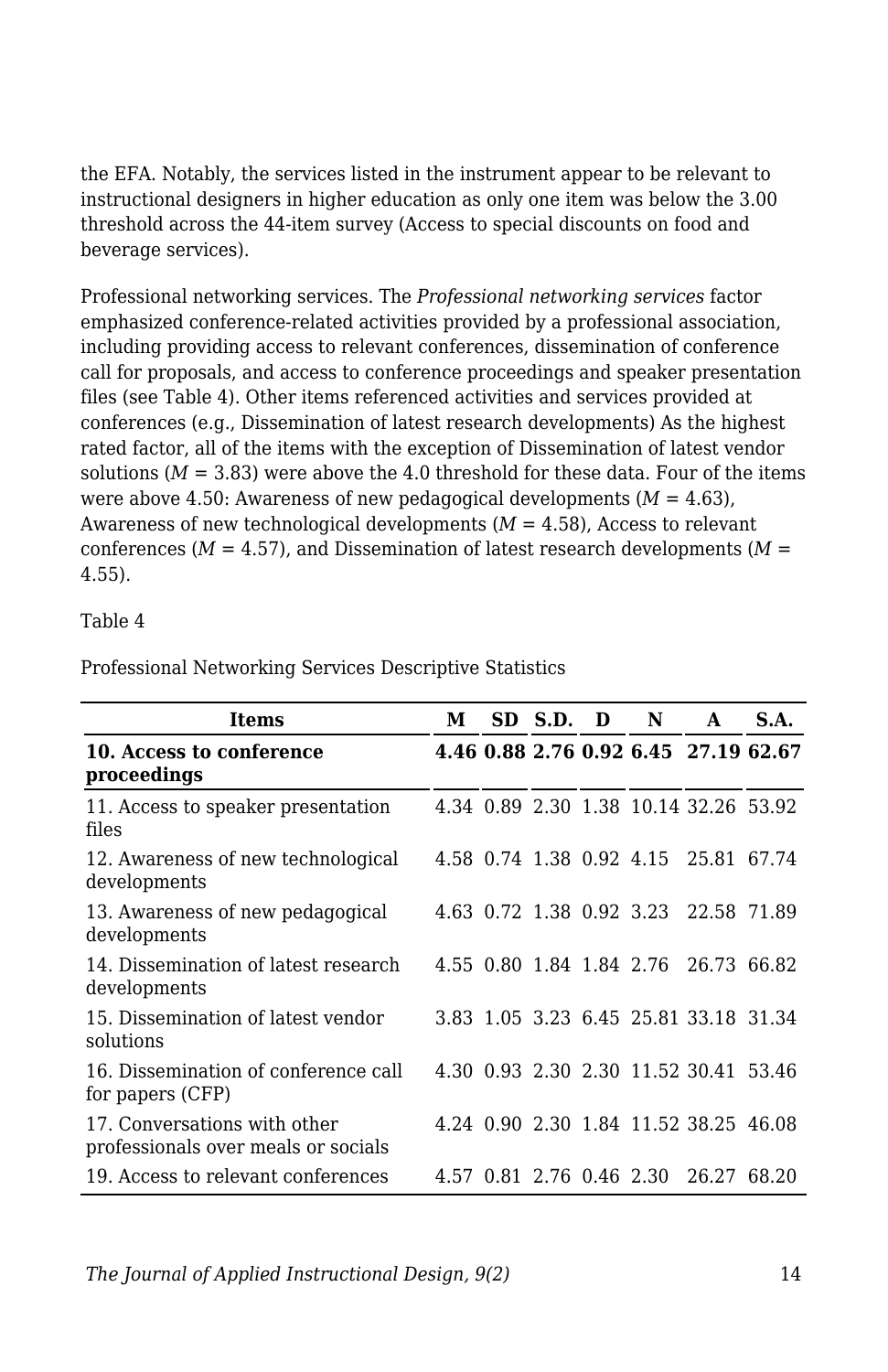Growth and advocacy services. The *Growth and advocacy services* factor included items providing growth opportunities for members (e.g., To receive professional recognition via achievement awards) and several advocacy activities (e.g., To obtain member voting rights). As the factor represented with the largest number of items (Items = 11), the *Growth and advocacy services* factor speaks to the diversity of services offered by professional associations to provide professional growth opportunities for its members (see Table 5). The instructional designers in this sample were least interested in receiving professional recognition via awards  $(M = 3.93)$  and obtaining voting right within the association  $(M = 3.63)$ . More importantly, participants desired opportunities and services to connect with professionals with common concerns and interests  $(M = 4.31)$ , receive career advice from other professionals  $(M = 4.30)$ , and the ability to impact the profession through research and practice  $(M = 4.41)$  provided by professional associations.

Table 5

Growth and Advocacy Services Descriptive Statistics

| <b>Items</b>                                                                                       |  |                          | SD S.D. | D | N | A                                     | <b>S.A.</b> |
|----------------------------------------------------------------------------------------------------|--|--------------------------|---------|---|---|---------------------------------------|-------------|
| 3. Access to employment listings in<br>field or related fields                                     |  |                          |         |   |   | 4.41 0.86 1.38 1.38 12.44 24.88 59.91 |             |
| 5. To receive career advice from other<br>professionals (e.g., mentorship programs,<br>networking) |  |                          |         |   |   | 4.30 0.88 1.84 1.84 11.06 35.02 50.23 |             |
| 6. To receive professional recognition via<br>achievement awards                                   |  |                          |         |   |   | 3.93 1.00 2.76 4.61 23.50 35.48 33.64 |             |
| 18. Access to local meetings with relevant 4.24 0.96 2.30 4.61 8.76<br>speakers                    |  |                          |         |   |   | 35.02 49.31                           |             |
| 33. To promote the profession to the<br>general public (e.g., employers)                           |  |                          |         |   |   | 4.09 1.04 4.15 2.76 16.13 33.64 42.86 |             |
| 34. To connect with professionals who<br>promote your concerns or interests                        |  | 4.31 0.90 2.30 2.30 8.76 |         |   |   | 35.02 51.61                           |             |
| 35. To impact the profession through<br>research and practice                                      |  | 4.41 0.90 2.76 1.84 5.99 |         |   |   | 30.88 58.53                           |             |
| 36. To receive information on latest<br>advocacy efforts                                           |  |                          |         |   |   | 4.16 0.97 3.23 3.23 11.52 38.71 43.32 |             |
| 37. To receive quidance on ethical matters 4.00 1.07 4.15 5.53 15.67 35.02 39.63                   |  |                          |         |   |   |                                       |             |
| 38. To receive guidance on legal matters<br>(e.g., ADA)                                            |  |                          |         |   |   | 4.04 1.04 2.76 6.45 15.67 34.10 41.01 |             |
| 39. To obtain member voting rights                                                                 |  |                          |         |   |   | 3.63 1.06 5.07 5.07 35.48 30.41 23.96 |             |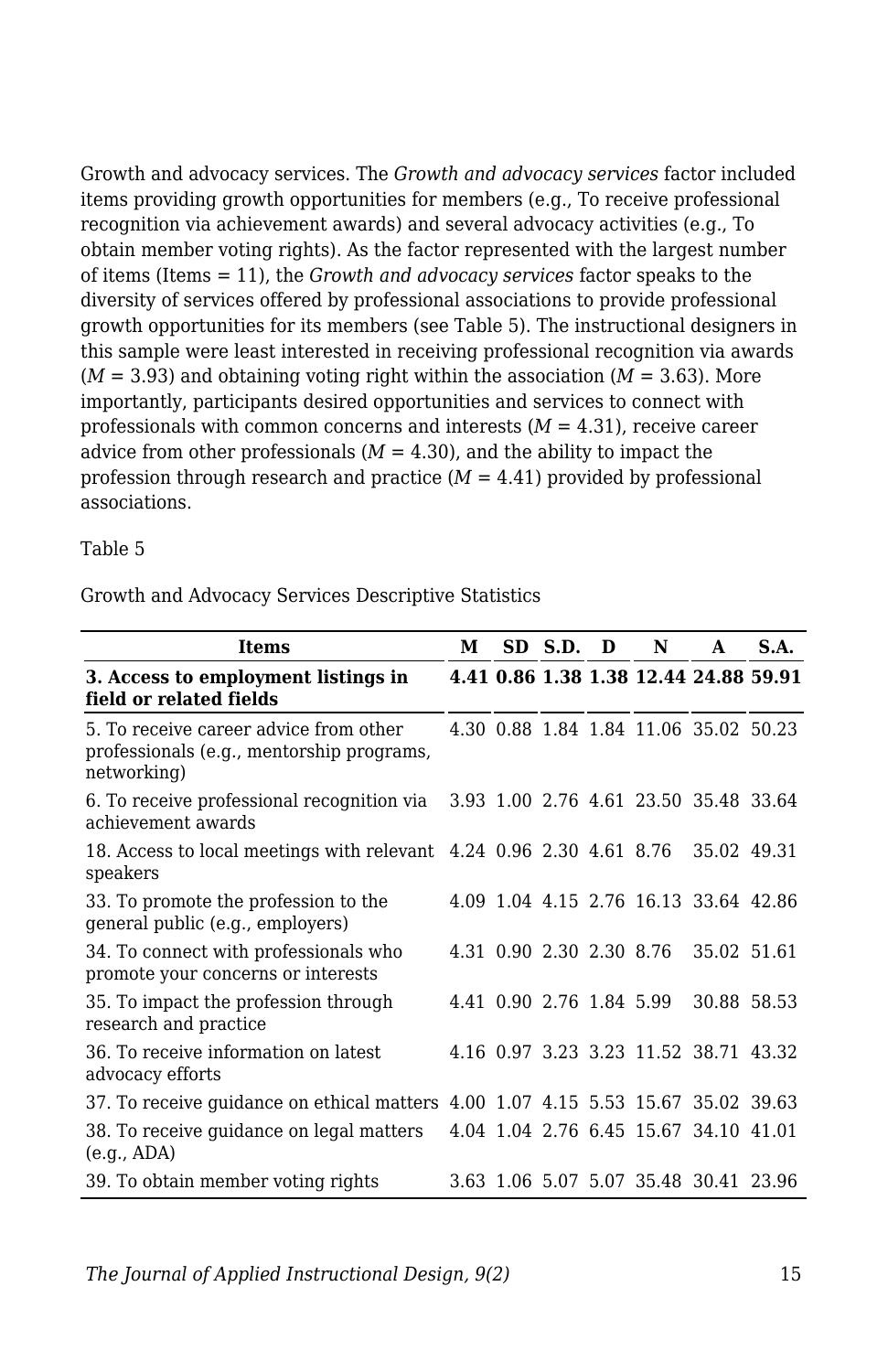Professional communication services. The *Professional communication services* factor describes many different forms for professionals to communicate and engage within and across a professional association, particularly using computermediated communications (see Table 6). While several of these services are below the 4.00 threshold, such as Access to social media of other professionals  $(M =$ 3.96), Access to member directories  $(M = 3.87)$ , and Access to user groups on vendor solutions  $(M = 3.69)$ ; other services were deemed more agreeable to participants in professional associations. For instance, Access to special interest groups or divisions (e.g., distance learning)  $(M = 4.26)$ , and Access to social media related to the association  $(M = 4.26)$  tied for the highest scores in this category.

#### Table 6

| Items                                                                                          | М | SD S.D. | D | N | A                                     | S.A. |
|------------------------------------------------------------------------------------------------|---|---------|---|---|---------------------------------------|------|
| 20. Access to social media related 4.26 0.91 1.84 1.84 14.75 31.34 50.23<br>to the association |   |         |   |   |                                       |      |
| 21. Access to social media of other<br>professionals                                           |   |         |   |   | 3.96 0.99 1.38 7.83 19.35 35.94 35.48 |      |
| 22. Access to relevant listservs                                                               |   |         |   |   | 4.15 0.96 1.38 4.61 17.05 30.88 45.62 |      |
| 23. Access to member directories                                                               |   |         |   |   | 3.87 1.07 4.15 6.91 18.89 37.33 32.26 |      |
| 24. Access to relevant online<br>discussion forums                                             |   |         |   |   | 4.21 0.92 1.84 3.23 12.44 35.48 45.62 |      |
| 25. Access to user groups on vendor<br>solutions                                               |   |         |   |   | 3.69 1.05 4.15 7.37 28.11 35.94 23.96 |      |
| 26. Access to special interest groups<br>or divisions (e.g., distance learning)                |   |         |   |   | 4.26 0.86 1.84 1.84 10.60 39.63 45.62 |      |

Professional Communication Services Descriptive Statistics

Ancillary discount services. The results are relatively clear that the instructional designers in this sample were less interested in the *Ancillary discount services* offered by professional association (see Table 7). As the lowest scoring factor in these data, the *Ancillary discount services* represent things like: Access to special discounts on group insurance plans (e.g., car insurance), Access to special discounts on financial services, and Access to special discounts on food and beverage services. All of the items in this factor scored less than 3.50, indicating that the instructional designers are less agreeable to these professional association services.

Table 7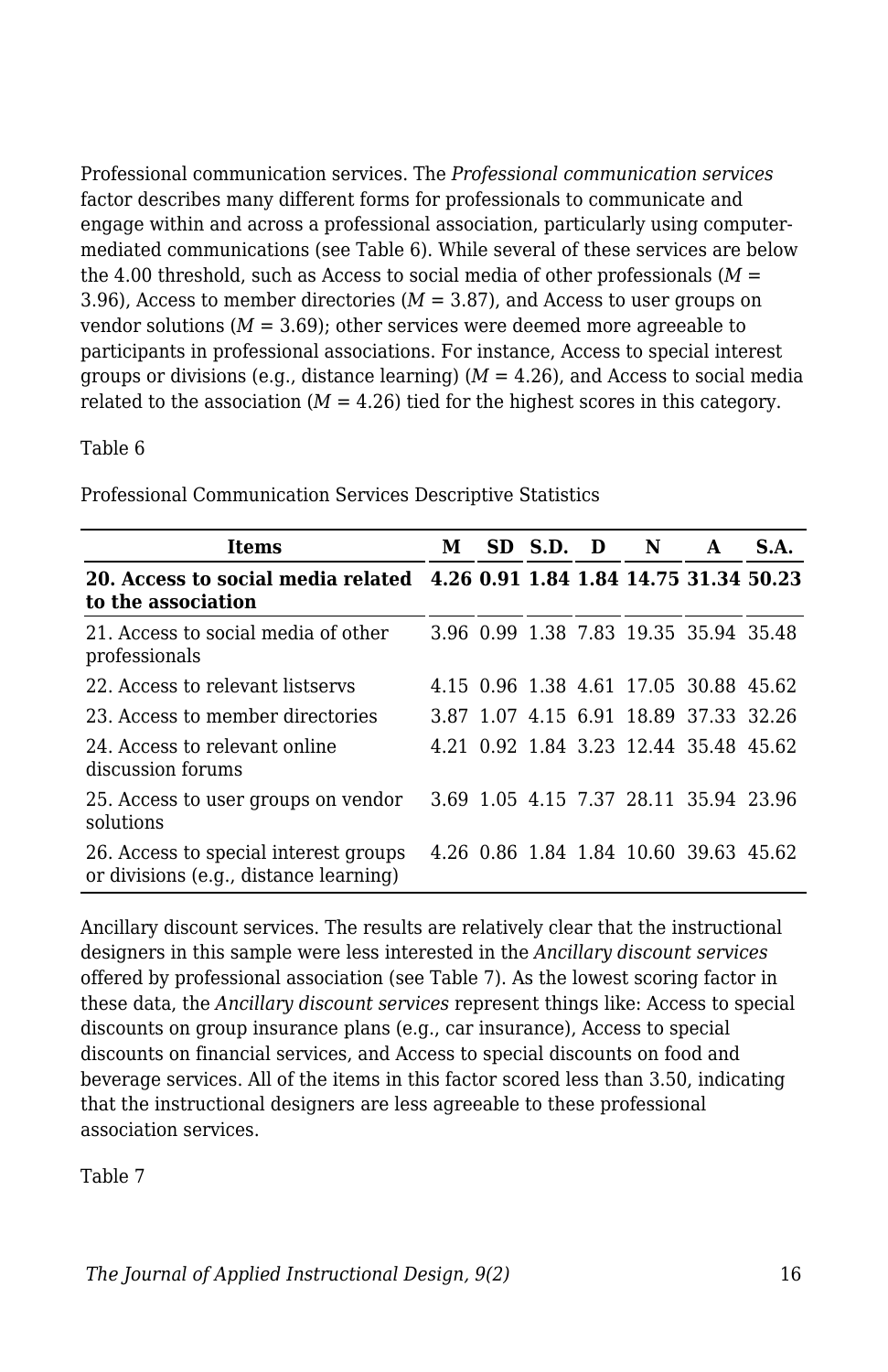Ancillary Discount Services Descriptive Statistics

| <b>Items</b>                                                                                                                 | M |  | SD S.D. D N | A | S.A. |
|------------------------------------------------------------------------------------------------------------------------------|---|--|-------------|---|------|
| 42. Access to special discounts 3.03 1.23 12.90 19.82 34.10 17.97 15.21<br>on group insurance plans (e.g.,<br>car insurance) |   |  |             |   |      |
| 43. Access to special discounts on 3.01 1.22 13.36 19.82 33.18 19.82 13.82<br>financial services                             |   |  |             |   |      |
| 44. Access to special discounts on 2.93 1.22 14.75 20.74 34.56 17.05 12.90<br>food and beverage services                     |   |  |             |   |      |

Leadership and mentoring services. The *Leadership and mentoring services* construct was measured by items relating to providing professional service in leadership positions in a professional association, and providing mentorship and sponsorship of other professionals or students within an association (see Table 8). While the overall mean for the factor was just below the 4.00 threshold at  $M =$ 3.91, some of the opportunities and services were agreeable to the instructional designers in our sample, including: To fulfill leadership positions in the association  $(M = 4.06)$ , To serve on committees, divisions, or task forces  $(M = 4.17)$ , and To mentor other professionals  $(M = 4.02)$ . Participants were less agreeable to opportunities to mentor students  $(M = 3.63)$  or to sponsor educational programs  $(M = 3.83)$ .

Table 8

Leadership and Mentoring Services Descriptive Statistics

| Items                                                                                          | М |  | SD S.D. D N |                                       | A | S.A.                                  |
|------------------------------------------------------------------------------------------------|---|--|-------------|---------------------------------------|---|---------------------------------------|
| 27. To fulfill leadership positions<br>in the association                                      |   |  |             |                                       |   | 4.06 0.96 3.23 1.84 18.43 39.17 37.33 |
| 28. To serve on committees, divisions, 4.17 0.92 2.30 2.76 13.36 38.71 42.86<br>or task forces |   |  |             |                                       |   |                                       |
| 29. To serve on the board of directors 3.77 1.05 5.07 4.15 26.27 37.33 27.19                   |   |  |             |                                       |   |                                       |
| 30. To mentor students                                                                         |   |  |             | 3.63 1.15 6.45 7.83 29.49 29.03 27.19 |   |                                       |
| 31. To mentor other professionals                                                              |   |  |             | 4.02 1.01 3.23 3.69 19.35 35.48 38.25 |   |                                       |
| 32. To sponsor educational programs                                                            |   |  |             | 3.83 1.01 3.69 3.23 29.03 34.10 29.95 |   |                                       |

Relevant literature services. As the second highest overall factor in these data, the *Relevant literature services* factor appears to be an important facet to instructional designers desires of a professional association (see Table 9). The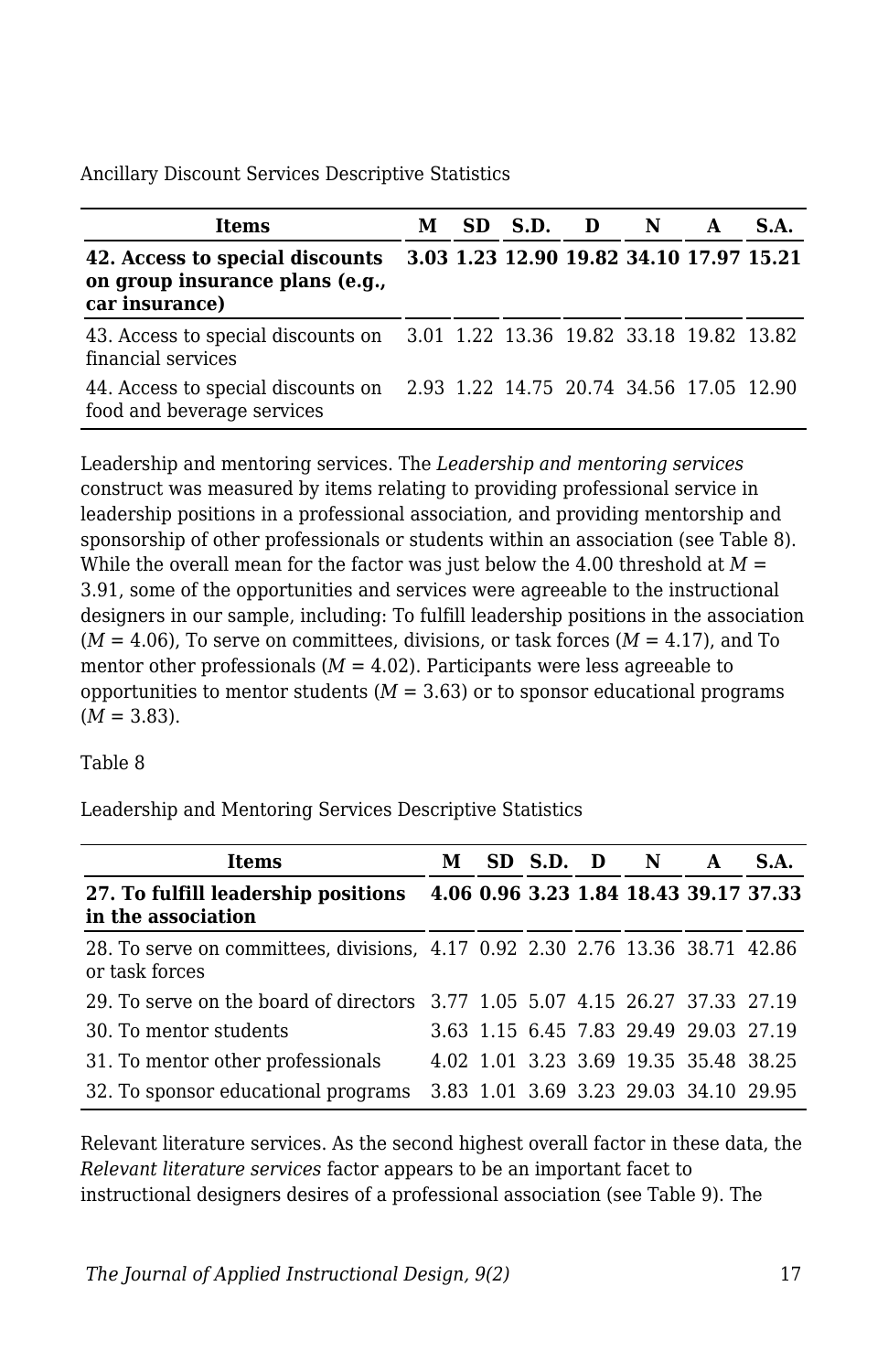participants were relatively clear in their agreement with professional associations providing access to relevant literature in the form of magazines and periodicals (*M*  $= 4.30$ , white papers (*M* = 4.39), and journals (*M* = 4.35).

Table 9

Relevant Literature Services Descriptive Statistics

| <b>Items</b>                              | M | $SD$ S.D. $D$ N |  | $\mathbf{A}$                         | S.A. |
|-------------------------------------------|---|-----------------|--|--------------------------------------|------|
| 7. Access to magazines and<br>periodicals |   |                 |  | 4.30 0.88 2.30 1.84 8.76 37.33 49.77 |      |
| 8. Access to relevant white papers        |   |                 |  | 4.39 0.87 2.30 0.92 9.22 30.88 56.68 |      |
| 9. Access to journals                     |   |                 |  | 4.35 0.94 3.69 0.46 9.22 30.88 55.76 |      |

Training and credentialing services. The instructional designers representing the higher education context in this sample are affable to professional associations providing *Training and credentialing services* (see Table 10). Notably, the participants were less interested in Access to soft skills (e.g., interviewing techniques) training opportunities  $(M = 3.90)$ ; however, they did appear to desire Access to technical skills training opportunities (*M* = 4.38) from professional associations. Also notable was the desire for access to licensure or professional certifications at *M* = 4.17.

Table 10

Training and Credentialing Services Descriptive Statistics

| Items                                                                                            | М | SD S.D. D N |  | $\mathbf{A}$                          | S.A.                                 |
|--------------------------------------------------------------------------------------------------|---|-------------|--|---------------------------------------|--------------------------------------|
| 1. Access to technical skills<br>training opportunities                                          |   |             |  |                                       | 4.38 0.83 0.92 4.15 4.61 36.87 53.46 |
| 2. Access to soft skills (e.g.,<br>interviewing techniques) training<br>opportunities            |   |             |  | 3.90 0.96 2.30 6.91 16.59 46.54 27.65 |                                      |
| 4. Access to licensure or professional 4.17 1.01 3.23 4.15 11.52 34.10 46.54<br>certification(s) |   |             |  |                                       |                                      |

Vendor and continuing education services. The *Vendor and continuing education services* factor was measured by two items on the scale: Access to vendor discounts (e.g., e-learning software), and Access to special discounts on continuing education courses (e.g. Project Management) (see Table 11). While vendor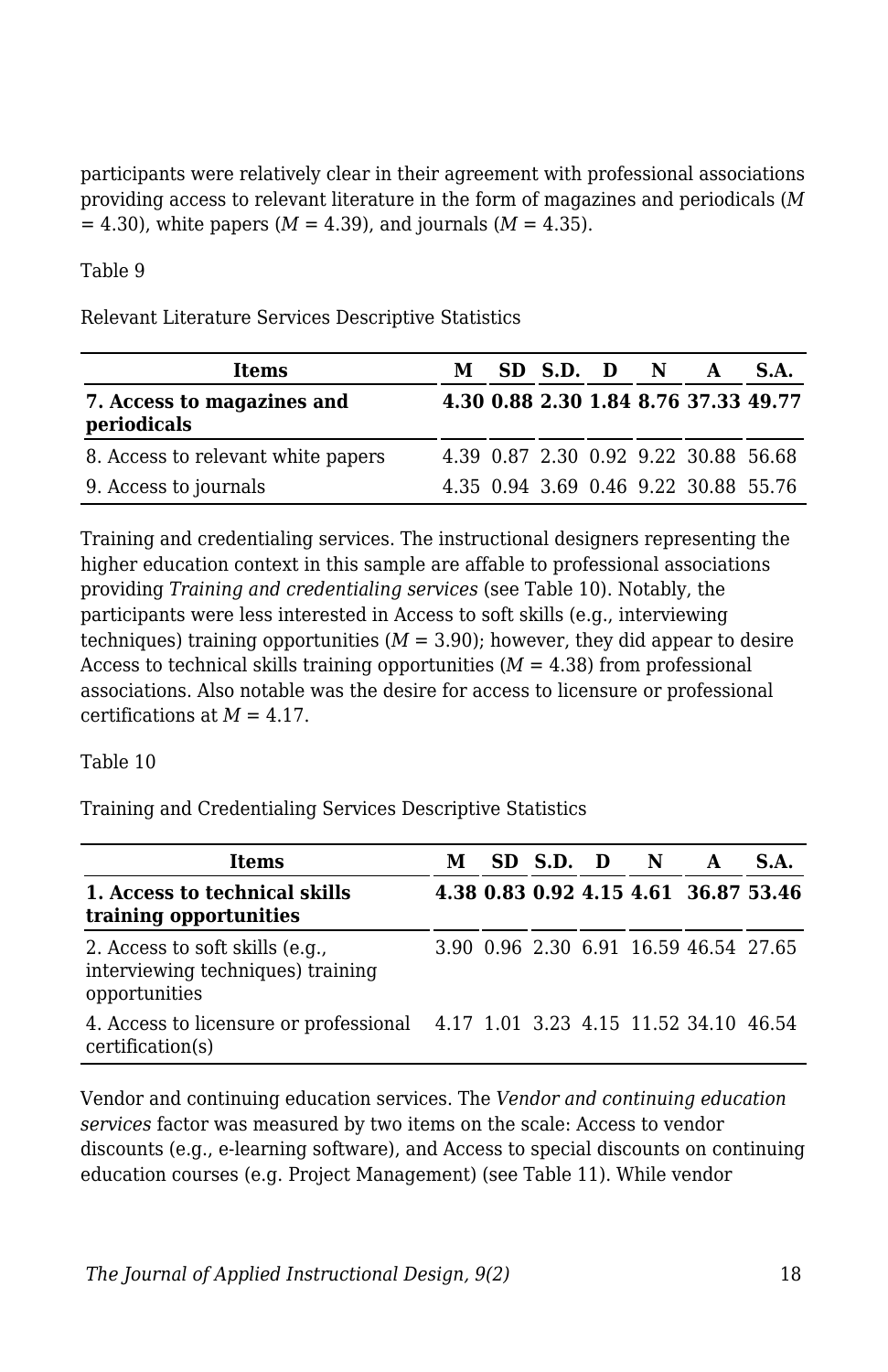discounts  $(M = 3.85)$  was rated less than discounts on continuing education courses  $(M = 4.17)$ , both services appear to be relevant to instructional designers expectations of professional association services.

Table 11

# Vendor and Continuing Education Services Descriptive

**Statistics** 

| Items                                                                                           |  | M SD S.D. D N |                                       | $\mathbf{A}$ | <b>S.A.</b>                           |
|-------------------------------------------------------------------------------------------------|--|---------------|---------------------------------------|--------------|---------------------------------------|
| 40. Access to vendor discounts<br>(e.g., e-learning software)                                   |  |               |                                       |              | 3.85 1.03 2.76 6.91 24.42 34.10 31.80 |
| 41. Access to special discounts on<br>continuing education courses (e.g.<br>Project Management) |  |               | 4.17 0.98 2.30 3.69 16.13 30.88 47.00 |              |                                       |

#### **Correlation Analysis**

Table 12 provides the correlation coefficients among the items used on the IDHEPAS. As can be seen in the matrix, correlation coefficients are all relatively strong and positive, ranging from  $r = 0.27$ ,  $p < .001$  (i.e., weakest correlations are with the *Ancillary discount services*) to  $r = 0.75$ ,  $p < .001$  (i.e., strongest correlations are with the *Professional networking services* and *Growth and advocacy services* factors). Notably, all of the correlation coefficients were statistically significant at a .01 level. These strong and positive correlation coefficients suggest that the scale is cohesive, and perhaps, measuring the underlying multidimensional constructs well – services motivating instructional designers in higher education to engage in professional associations. This point is reinforced by the Cronbach alpha for the all items of the data being relatively high at  $\alpha$  = .97, which is well above the 0.70 social science standard (Nunnaly, 1978). It would appear the factors are "hanging" together well to form a larger factor of the IDHEPAS with these data.

Table 12

Correlations for the Factors on the IDHEPAS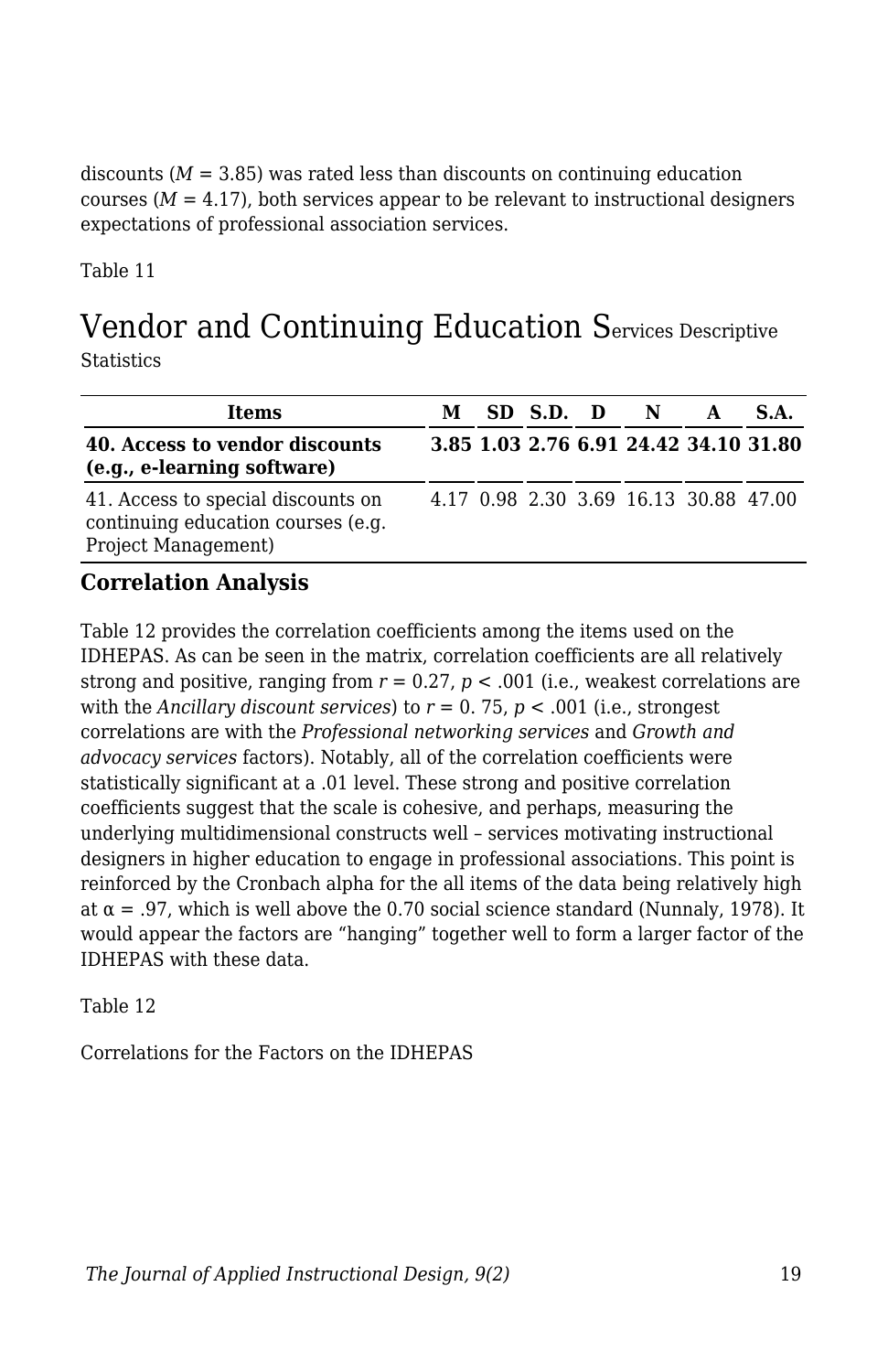| <b>Factors</b>                                 |        | 2         | З                                    | 4 | 5. |  | 8 |
|------------------------------------------------|--------|-----------|--------------------------------------|---|----|--|---|
| 1. Professional networking services            |        |           |                                      |   |    |  |   |
| 2. Growth and advocacy services                | .739 1 |           |                                      |   |    |  |   |
| 3. Professional communication services         |        | .708.7501 |                                      |   |    |  |   |
| 4. Ancillary discount services                 |        |           | .295 .341 .337 1                     |   |    |  |   |
| 5. Leadership and mentoring services           |        |           | .685, 643, 643. 685.                 |   |    |  |   |
| 6. Relevant literature services                |        |           | .687 .558 .549 .270 .447 1           |   |    |  |   |
| 7. Training and credentialing services         |        |           | .521 .588 .477 .360 .495 .384 1      |   |    |  |   |
| 8. Vendor and continuing education<br>services |        |           | .5 502 498. 537. 524. 524. 602. 585. |   |    |  |   |

*Note.* All correlations were significant of the .01 level.

# **Discussion**

The interpretation and discussion of these results should be viewed in light of both the limitations and delimitations of this research study. As with any survey research, the quality of the information collected is a function of the honesty, backgrounds, and expertise of the professional instructional designers that responded to the survey. As every effort was made to cast a wide net of instructional design professionals working in higher education by using popular listservs (e.g., ITFORUM), alumni listservs in established academic programs (e.g., FSU), social media venues (e.g., LinkedIn), and contacting instructional designers directly via email scrapes to solicit professionals to respond to the survey, only *N*  $= 217$  participants ultimately completed the survey. Participation and nonresponse bias is certainly a consideration with these data. Generally speaking, the professionals responding to the survey were mostly female, White/Caucasian from the United States, working in the public sector, and highly educated. Indeed, the results may have varied dramatically with an international perspective or had there been more diverse individuals (e.g., race) responding to the request. Since we used listservs that have overlapping membership, we could not calculate response rates for the administration.

The IDHEPAS was modeled after a survey designed the services motivating professional association membership of computing professionals (Ritzhaupt et al., 2012). While computing fields and instructional design share much in common (e.g., Adnan & Ritzhaupt, 2018), the two fields also have several differences in professional composition and goals. Although we tailored the survey using extant literature from the field (e.g., Kumar, & Ritzhaupt, 2017; Litchfield, 2017;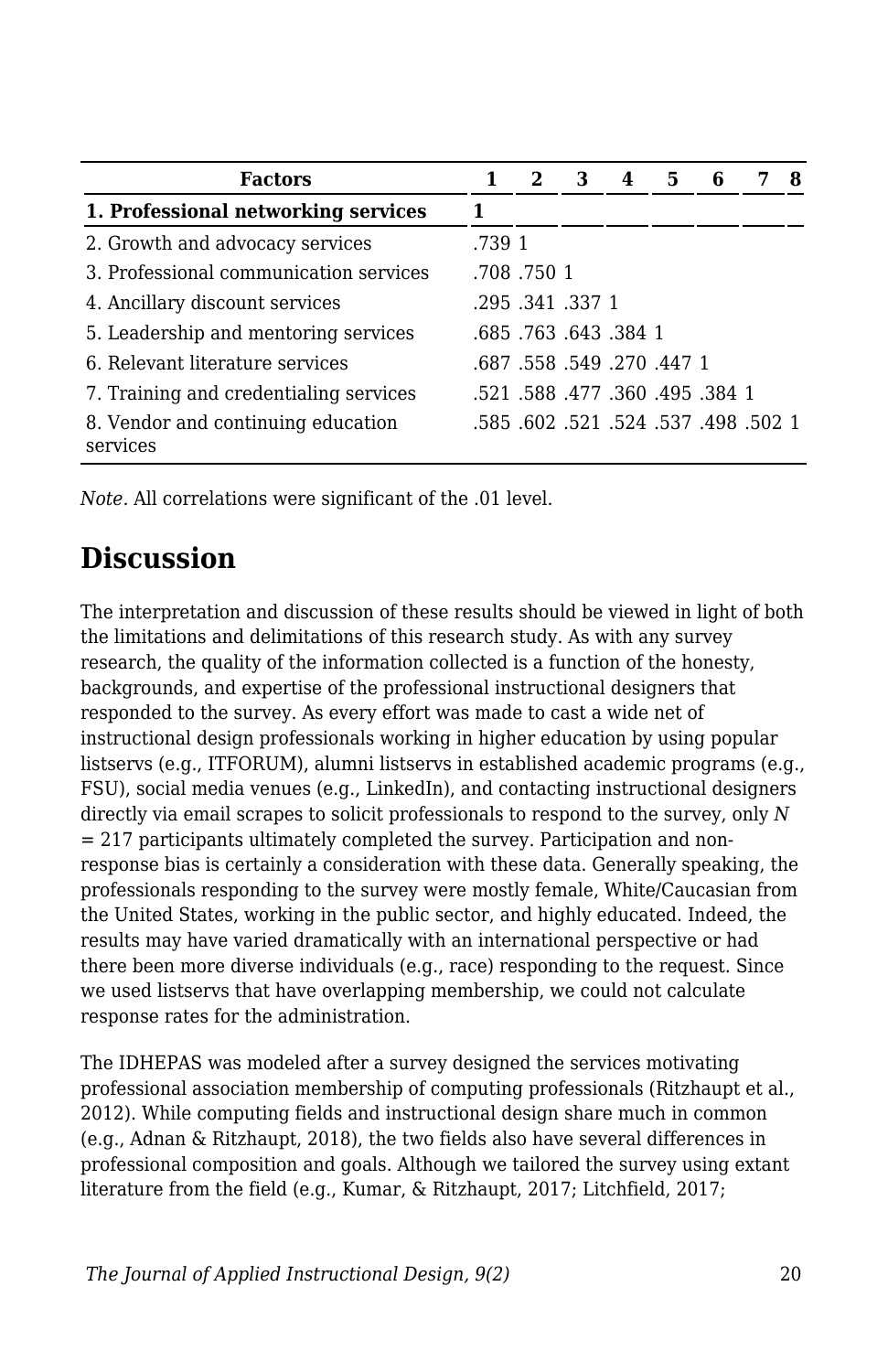Ritzhaupt, & Kumar, 2015), the original design of the survey was largely modeled from this previous work. To address this concern, we crafted a new conceptual framework (Figure 1) which was used to derive the items on the modified survey. We also had experts review the survey and conducted a formal think aloud process to validate the content of the scale. A final note is that we did not attempt to explore the differences among the instructional design participants using the demographic data we collected. Since this type of analysis was not aligned to our purpose or research question, we did not analyze the data using comparative statistical techniques (e.g., Multivariate Analysis of Variance). Even with these items noted, our results have provided some very interesting findings worth of discussion.

First, we can discuss the psychometric properties of the IDHEPAS for these data. The IDHEPAS has 44-items that formed an eight factor instrument explaining approximately 71% of the variability in these data. Specifically, the IDHEPAS measures: 1) *Professional networking services*, 2) *Growth and advocacy services*, 3) *Professional communication services*, 4) *Ancillary discount services*, 5) *Leadership and mentoring services*, 6) *Relevant literature services*, 7) *Training and credentialing services*, and 8) *Vendor and continuing education services*. The internal consistency reliability evidence demonstrates the factors are all above the 0.70 social science standard. Further, the correlations among the factors provide evidence that the IDHEPAS is measuring a multi-dimensional construct. Also notable, while the pattern matrix illustrated in the Appendix did not show a truly simple structure (e.g., items had cross-loadings), the coefficients to assign items to factors were all above 0.40. The preliminary validity and reliability evidence of the IDHEPAS for these data suggest the scale performing satisfactorily.

Given the IDHEPAS appears to be measuring the factors well, we can next discuss the findings from the first administration of the survey. The two highest rated factors were *Professional networking services* (*M* = 4.39), and *Relevant literature*  $s$ ervices ( $M = 4.35$ ). It would appear that instructional designers in higher education desire many relevant services from professional associations. Chiefly among them, instructional designers in higher education wanted access to relevant conferences along with opportunities to access the conference materials, such as conference proceedings or speaker presentation files after the formal event. At these conferences, our participants suggested that both technological and pedagogical developments are important, as well as the latest research surrounding these things. Instructional designers in our sample also wanted access to relevant literature, including journals, white papers, and magazines and periodicals. All the professional associations on our survey provide some forms of relevant literature for their members, such as *Educational Technology Research*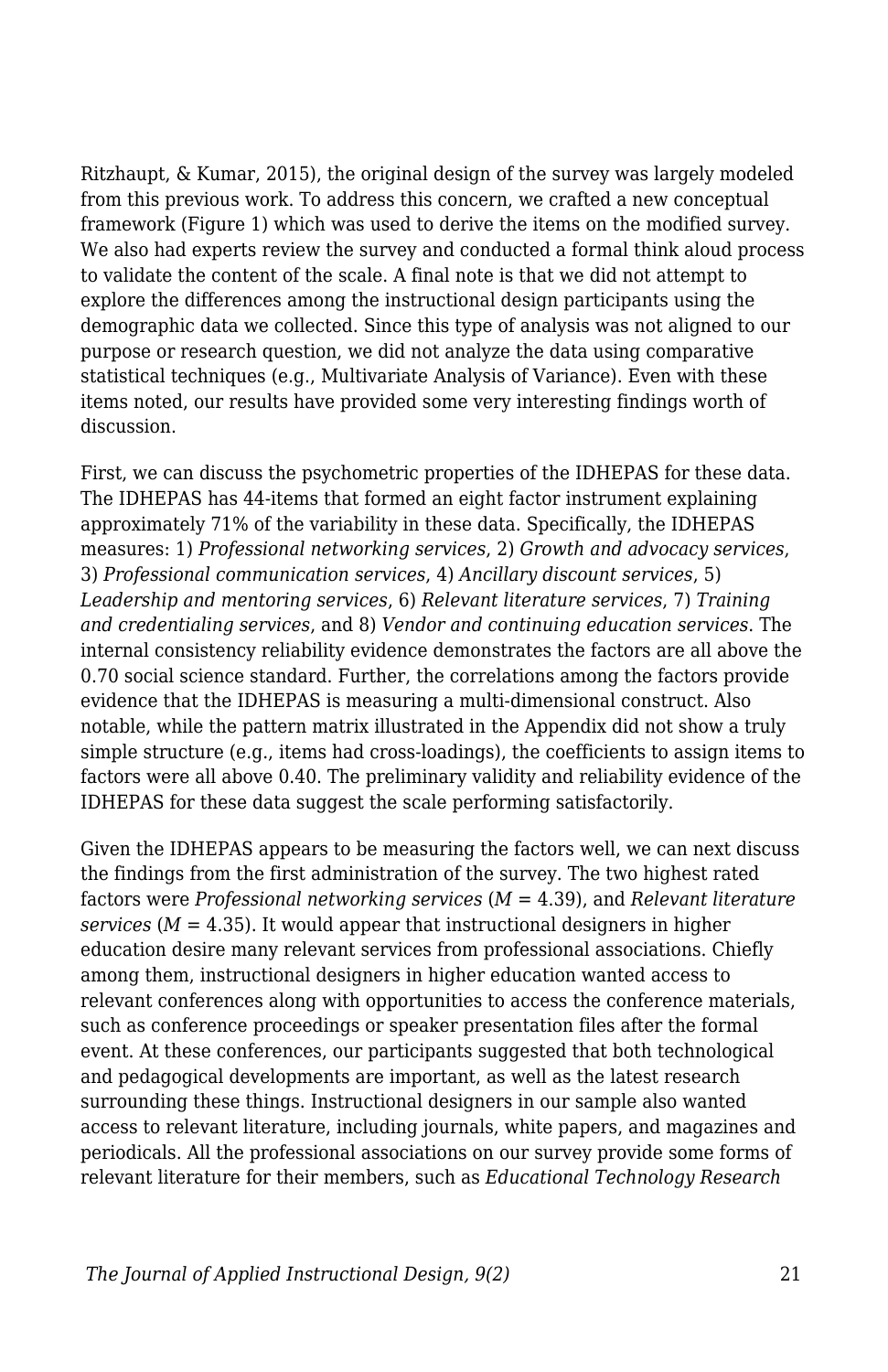*and Development* or *Performance Improvement Quarterly*. The need for access to learning materials is further supported by the smallest factor, *Vendor and continuing education services, being rated at*  $M = 4.01$ *. The evidence is clear:* instructional designers in higher education are in need of professional learning opportunities from their professional associations.

Similarly, instructional designers suggested that *Growth and advocacy services* (*M*  $= 4.14$ ) and *Training and credentialing services* ( $M = 4.15$ ) are relevant to their professional lives. Engagement with other professionals through mentoring programs, guest speakers at local meetings, connecting with professionals with similar interests, and the overall ability to impact the profession through research and practice were highly noted. The participants also desired relevant technical, and to a lesser extent, soft skill training opportunities. Notably, the notion of professional licensure or certification was popular among the instructional designers. Looking across our professional associations in the field, the *Association for Talent Development* (ATD) offers the Certified Professional in Learning and Performance (CPLP), the *International Society for Performance Improvement* (ISPI) offers the Certified Performance Technologist (CPT), and the *International Society for Technology in Education* (ISTE) offers the newly established ISTE Certification for Educators. Notably, none of these certifications, in our judgement, are appropriate for instructional designers working in the context of higher education.

In the higher education environment, instructional design job descriptions often require a master's degree in instructional design or a related degree title, such as educational technology or learning design and technology. For instructional designers in higher education to receive further certification or credentials beyond a graduate degree in the field, they have few options from the current professional associations serving this population. Because instructional designers in higher education typically already possess a graduate degree, they often rely on their professional associations to provide additional courses, webinar, and other professional learning experiences to contribute to their professional growth and development. OLC Institute for Professional Development provides a four-course certification program for instructional designers in higher education as well as a program in project management, and research methods for instructional design professionals. However, these certification programs are not perceived as professional certifications, like CPLP or CPT programs.

The need for *Professional communication services* and *Leadership and mentoring services*, although not scored as high as some of their counterparts, were still factors agreeable to the instructional designers completing the survey. Today,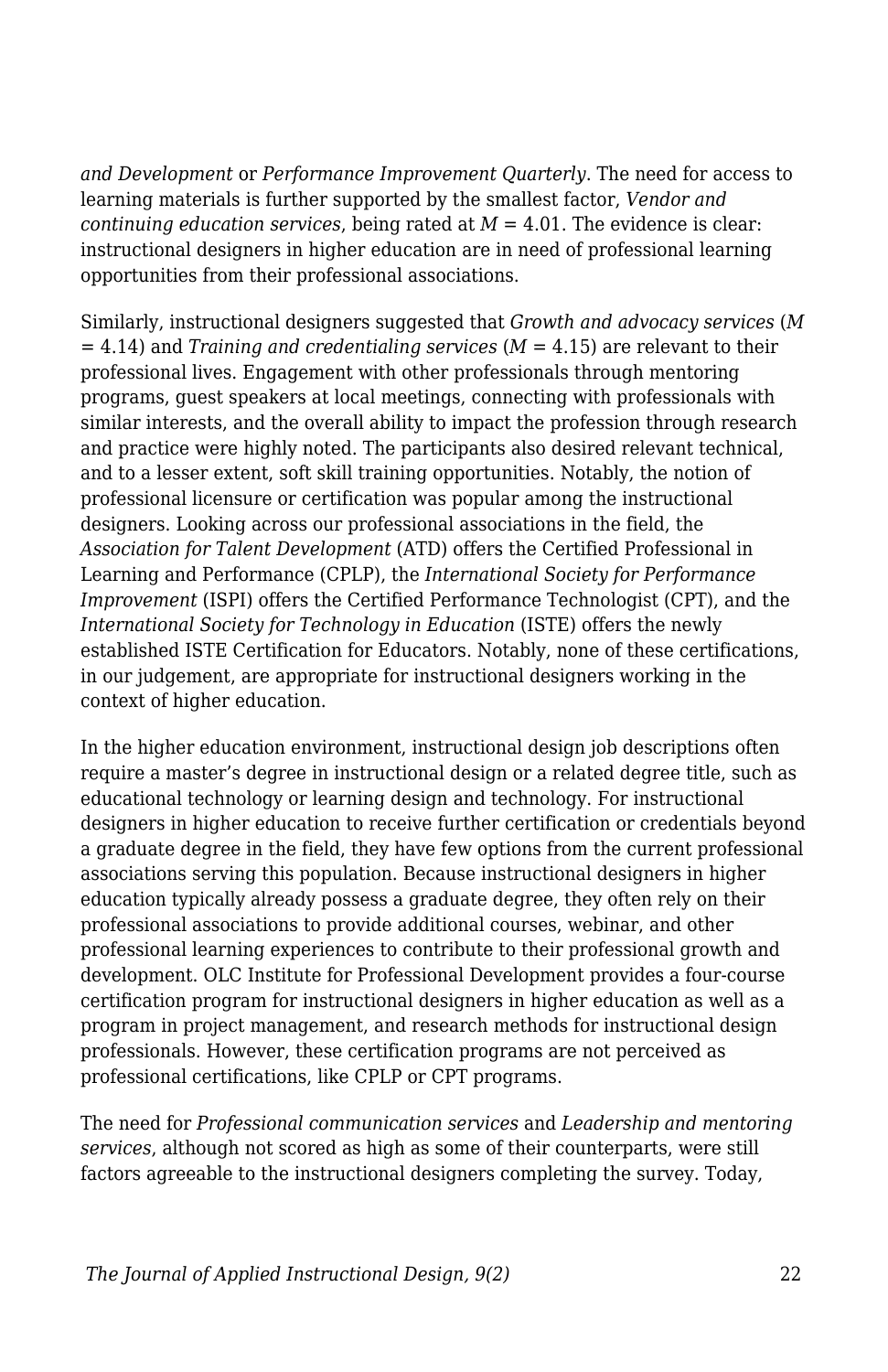professional associations are expected to connect members both face-to-face and in virtual spaces online. Our participants indicated that these services are relevant to their profession, including such services as social media related to the professional association, listservs, online discussion forums, and the extension of special interest groups online (Donelan, 2016). Good news for these voluntary professional associations that operate almost exclusively on the voluntary service of professionals, these instructional designers are amenable to providing service to the associations in the form of leadership positions on committees, divisions, or taskforces; and to a smaller degree serving on the board of directors for the association. The participants even indicated a willingness to mentor other professionals, and to a lesser extent, students entering the profession.

The least rated factor to emerge from our data and analyses was the *Ancillary discount services* factor, which noted discount services often provided by professional associations for things like car insurance, legal representation needs, or even discounts on food and beverage. Across these eight factors, we see a theme emerge that instructional designers in higher education are in need of a professional association to provide these services, enabling them to engage with other professionals with similar interests, and access professional learning resources both in face-to-face venues, but more likely in on-demand online spaces. Also notable for professional association is that more than 50% of the participants indicated their institutions will provide either partial or fully support for professional association members.

#### **Recommendations for Future Research**

The instrument and conceptual framework employed in this research can be used by other researchers to conduct research on instructional designers working in other contexts, including business and industry, K-12, medical, government, and more. Are there differences among contexts (e.g., higher education, military, government, K-12 education, etc.) or demographics traits (e.g., gender)? Also important is the way in which these factors might change over time – studying the data longitudinally. Future research can employ the IDHEPAS to study a target professional association's membership over time to detect the important changes. How do these factors change over time, and how is this relevant to professional associations? Future research efforts should also seek to collect a larger and more diverse sample of instructional designers working in higher education to provide further evidence of the validity and reliability of the IDHEPAS. Conducting the next steps in the development and validation of the IDHEPAS might include a confirmatory factor analysis to test the instrument's structure under different circumstances. As with any research, we need measures built on the existing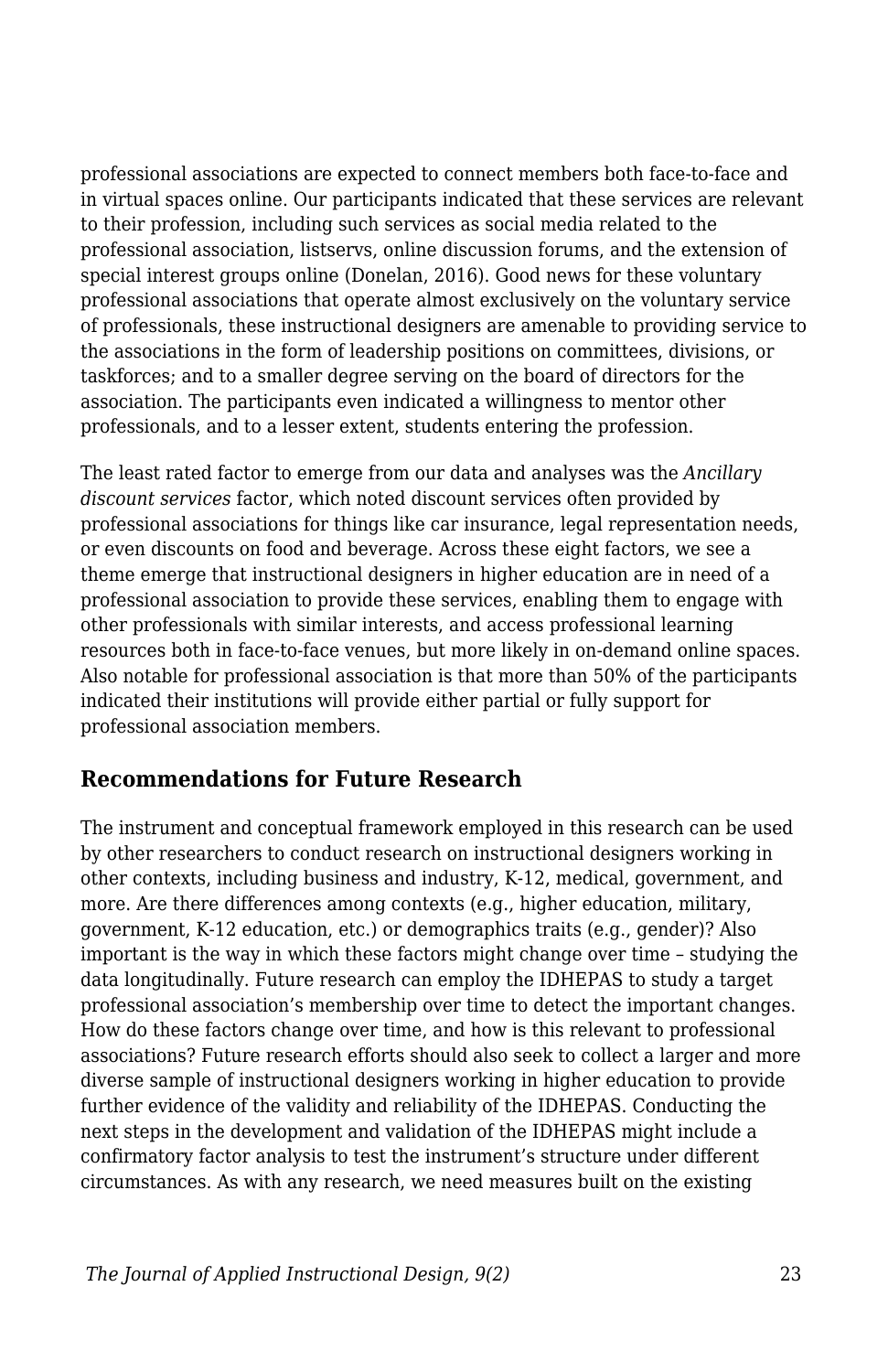theory that meet the social science standards of evidence (e.g., construct validity) to accomplish our research goals. The IDHEPAS holds promise a first step toward this end.

Additional research is needed to determine how membership to professional organizations influences instructional designers' decisions in the workplace. Qualitative research, exploring specific programs and organizational offerings, is needed to ensure alignment between professional organizations and the needs of their membership. It would also be beneficial to examine organizational offerings that are not being utilized or valued by members. This would help professional organizations in their strategic planning to focus their offerings on addressing specific needs and gaps in the professional development of their members (Ritzhaupt et al., 2012).

#### **Recommendation for Professional Practice**

We believe the findings of this research have a direct link to professional practice. These results are useful to professional association leaders, professionals, and to institutions of higher education. The primary professional audience of these data and findings are the leaders of professional associations reaching instructional designers in higher education. Professional association leaders should find the results particularly useful for conducting a gap analysis on the services presently offered by the professional association and the services that the association will need to offer to better meet the needs of this constituency – instructional designers in higher education (Ritzhaupt & Kumar, 2015). Further, these results can be used to plan the professional development and learning experiences for instructional designers in higher education by providing the needed services and opportunities for these professionals to engage. This form of professional development does not only have to be offered by professional associations (Garet et al., 2001; Zuber-Skerritt, 2013). Rather, the institutions of higher education can also provide these services in their organizations to develop the talent and expertise of their instructional design professionals (Larson, 2005; Tracey & Boling, 2014). Finally, professionals—instructional designers in higher education—can use the results to help select the best professional association to meet their professional development needs. Professionals can choose which professional associations to engage in for their growth and development.

# **References**

Adnan, N. H., & Ritzhaupt, A. D. (2018). Software engineering design principles applied to instructional design: What can we learn from our sister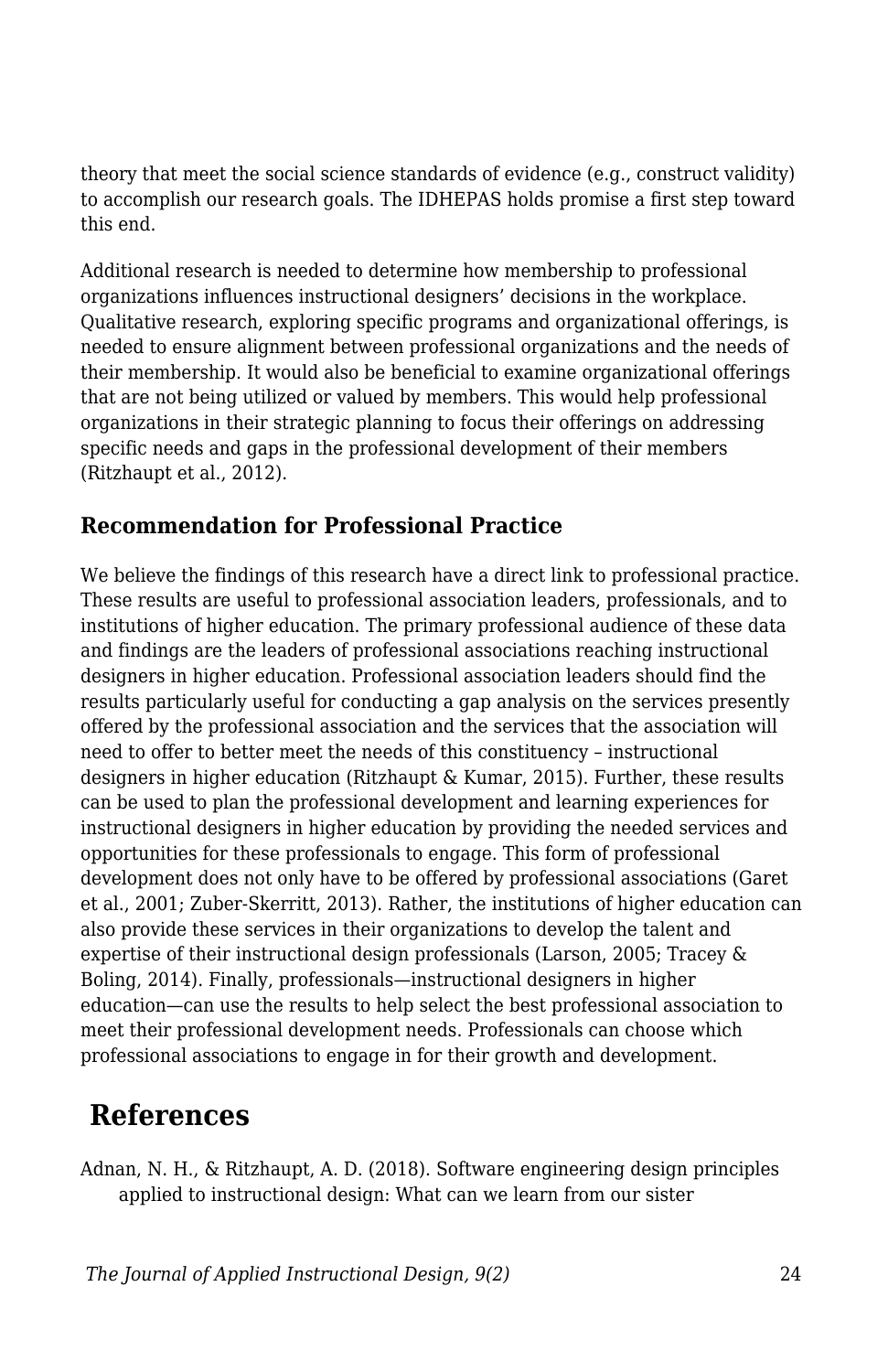discipline? *TechTrends*, *62*(1), 77–94.

- Allen, I. E., & Seaman, J. (2014). Grade change. *Tracking online education in the United States. Babson Survey Research Group and Quahog Research Group, LLC*.
- Arrindell, W. A., & Van der Ende, J. (1985). Cross-sample invariance of the structure of self-reported distress and difficulty in assertiveness. *Advances in Behavior Research and Therapy*, *7*, 205–243.
- Bickerstaff, S., & Cormier, M. S. (2015). Examining faculty questions to facilitate instructional improvement in higher education. *Studies in Educational Evaluation*, *46*, 74–80.
- Byun, H. (2000). *Identifying job types and competencies for instructional technologists: A five-year analysis* (Publication No. 9993525) [Doctoral dissertation, Indiana University]. Retrieved from <https://search.proquest.com/docview/304601855>
- Chiasson, K., Terras, K., & Smart, K. (2015). Faculty perceptions of moving a faceto-face course to online instruction. *Journal of College Teaching & Learning*, *12*(3), 231–240.
- Christensen, T. K., & Osguthorpe, R. T. (2004). How do instructional-design practitioners make instructional-strategy decisions? *Performance Improvement Quarterly*, *17*(3), 45–65.
- Cox, S., & Osguthorpe, R. T. (2003). How do instructional design professionals spend their time? *TechTrends*, *47*(3), 45–47.
- Daniels, L., Sugar, W., Abbie, B., & Hoard, B. (2012, March). Educational technology professionals in higher education: Multimedia production competencies identified from a Delphi study. In *Society for Information Technology & Teacher Education International Conference* (pp. 1711–1714). Association for the Advancement of Computing in Education (AACE).
- De Janasz, S. C., & Sullivan, S. E. (2004). Multiple mentoring in academe: Developing the professorial network. *Journal of Vocational Behavior*, *64*(2), 263–283.
- DeLeskey, K. (2003). Factors affecting nurses' decisions to join and maintain membership in professional associations. *Journal of PeriAnesthesia Nursing*, *18*(1), 8–17.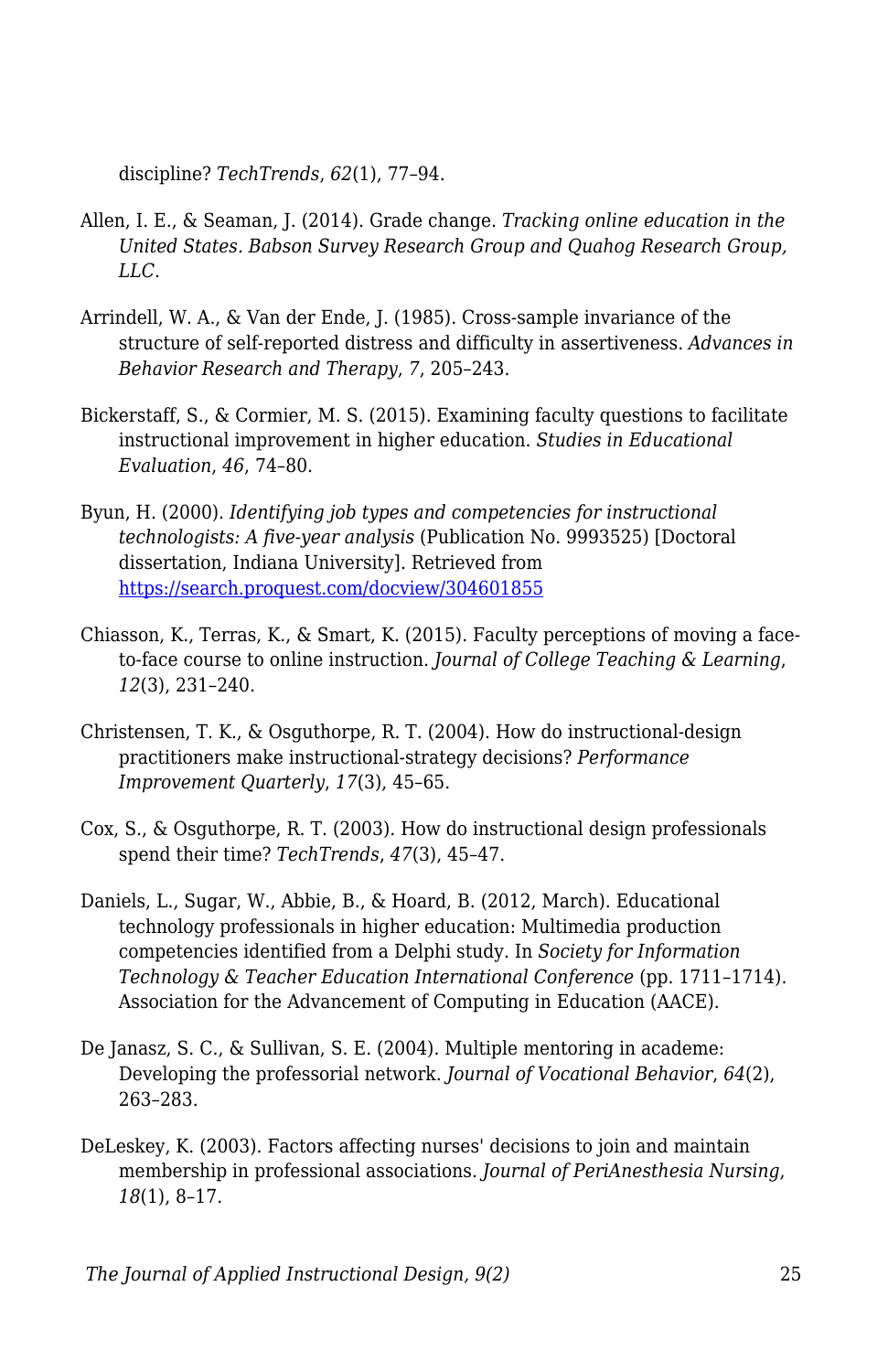- de Winter, J. C. F., Dodou, D., & Wieringa, P. A. (2009). Exploratory factor analysis with small sample sizes. *Multivariate Behavioral Research*, *44*(2), 147–181.
- Diamond, R. M. (2002). Faculty, instructional, and organizational development: Options and choices. In K. H. Gillespie, L. R. Hilsen, & E. C. Wadsworth (Eds.), A guide to faculty development: Practical advice, examples, and resources (pp. 2–8). San Francisco, CA: Jossey-Bass.
- Donelan, H. (2016). Social media for professional development and networking opportunities in academia. *Journal of Further and Higher Education*, *40*(5), 706–729.
- Elliott, M., Rhoades, N., Jackson, C. M., & Mandernach, B. J. (2015). Professional development: Designing initiatives to meet the needs of online faculty. *Journal of Educators Online*, *12*(1), n1.
- Garet, M. S., Porter, A. C., Desimone, L., Birman, B. F., & Yoon, K. S. (2001). What makes professional development effective? Results from a national sample of teachers. *American Educational Research Journal*, *38*(4), 915–945.
- Glendenning, B. J., & Gordon, J. C. (1997). Professional associations: promoting leadership in a career. *Library Trends, 46*(1), 258–277.
- Gray, C. M., Dagli, C., Demiral-Uzan, M., Ergulec, F., Tan, V., Altuwaijri, A. A., Gyaback, K., Hilligoss, M., Kizilboga, R., Tomita, K., & Boling, E. (2015). Judgment and instructional design: How ID practitioners work in practice. *Performance Improvement Quarterly*, *28*(3), 25–49.
- Gruen, T. W., Summers, J. O., & Acito, F. (2000). Relationship marketing activities, commitment, and membership behaviors in professional associations. *Journal of Marketing*, *64*(3), 34–49.
- Guadagnoli, E., & Velicer, W. F. (1988). Relation of sample size to the stability of component patterns. *Psychological Bulletin, 103*, 265–275.
- Higgins, M. C., & Kram, K. E. (2001). Reconceptualizing mentoring at work: A developmental network perspective. *Academy of Management Review*, *26*(2), 264–288.
- Hoard, B., Stefaniak, J., Baaki, J., & Draper, D. (2017, November). The influence of multimedia production knowledge on the design decisions of the instructional designer. Presented at the Association for Educational Communication and Technology Conference, Jacksonville, FL.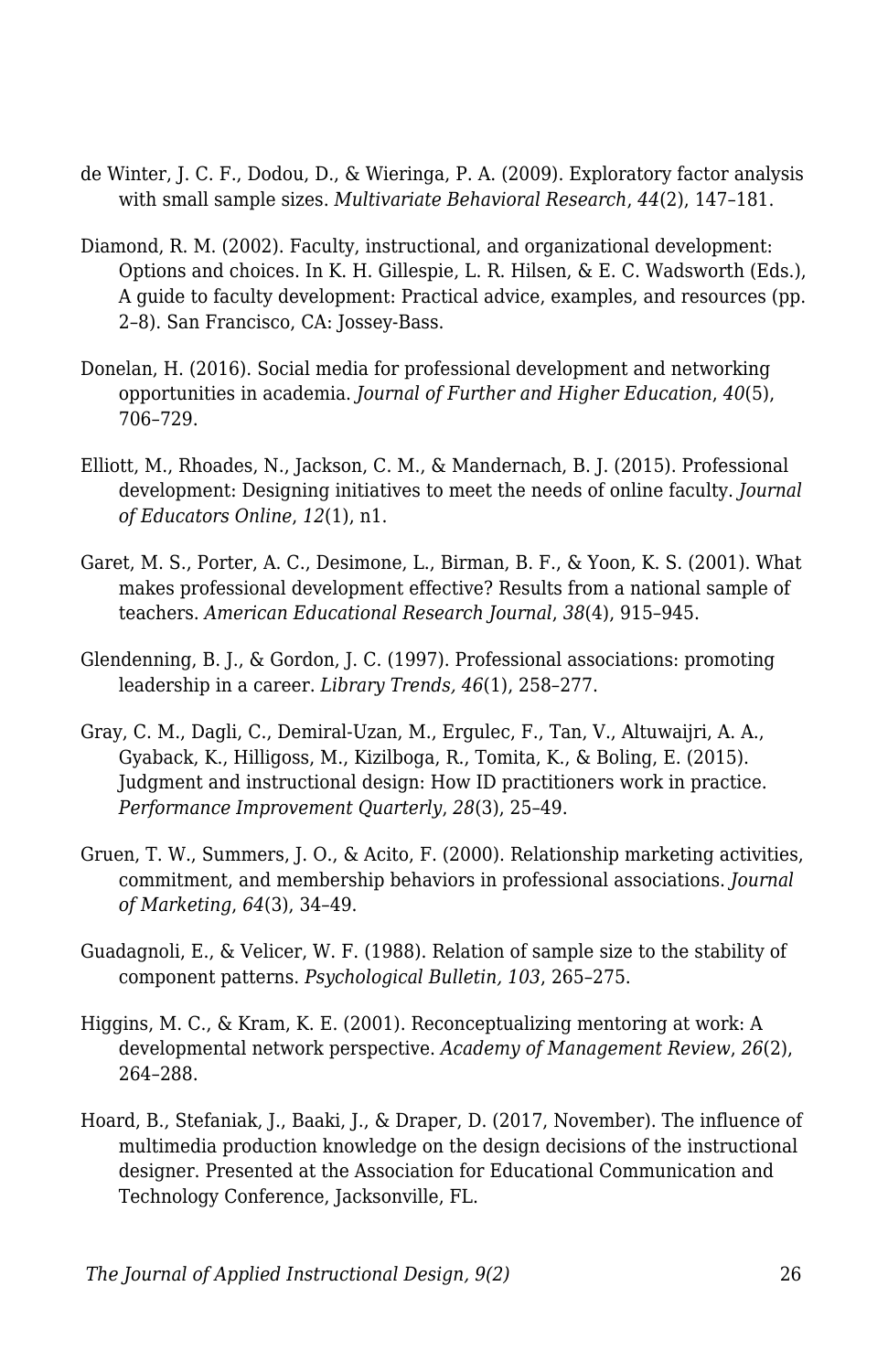- Hosler, K. A. (2013). Pedagogies, perspectives, and practices: Mobile learning through the experiences of faculty developers and instructional designers in centers for teaching and learning [Doctoral dissertation, University of Northern Colorado].
- Kaiser, H.F. (1974). An index of factorial simplicity. *Pschometrika*, *39*, 31–36.
- Kang, Y., & Ritzhaupt, A. D. (2015). A job announcement analysis of educational technology professional positions: Knowledge, skills, and abilities. *Journal of Educational Technology Systems*, *43*(3), 231–256.
- Kenny, R., Zhang, Z., Schwier, R., & Campbell, K. (2005). A review of what instructional designers do: Questions answered and questions not asked. *Canadian Journal of Learning and Technology/La revue canadienne de l'apprentissage et de la technologie*, *31*(1).
- Kerlinger, F. (1974). *Foundations of behavioral research*. New York, City? Holt, Rienhart and Winston.
- Kumar, S., & Ritzhaupt, A. (2017). What do instructional designers in higher education really do? *International Journal on E-Learning*, *16*(4), 371–393.
- Larson, M. B. (2005). Instructional design career environments: Survey of the alignment of preparation and practice. *TechTrends*, *49*(6), 22–32.
- Larson, M. B., & Lockee, B. B. (2009). Preparing instructional designers for different career environments: A case study. *Educational Technology Research and Development*, *57*(1), 1–24.
- Litchfield, B. C. (2017). Instructional design in higher education. In Reiser & Dempsey (Eds.), *Trends and Issues in Instructional Design and Technology* (pp. 185–191). New York, NY: Pearson.
- Nunnaly, J. (1978). *Psychometric theory*. New York, City?: McGraw-Hill.
- Nworie, J. (2009). Managing the growing complexity of administration of academic technology in higher education. *AACE Journal*, *17*(1), 23–44.
- Oliver, A. L. (1997). On the nexus of organizations and professions: Networking through trust. *Sociological Inquiry*, *67*(2), 227–245.
- Payne, J.W. (1994). Thinking aloud: Insights into information processing. *Psychological Science*, *5*(5), 241-248.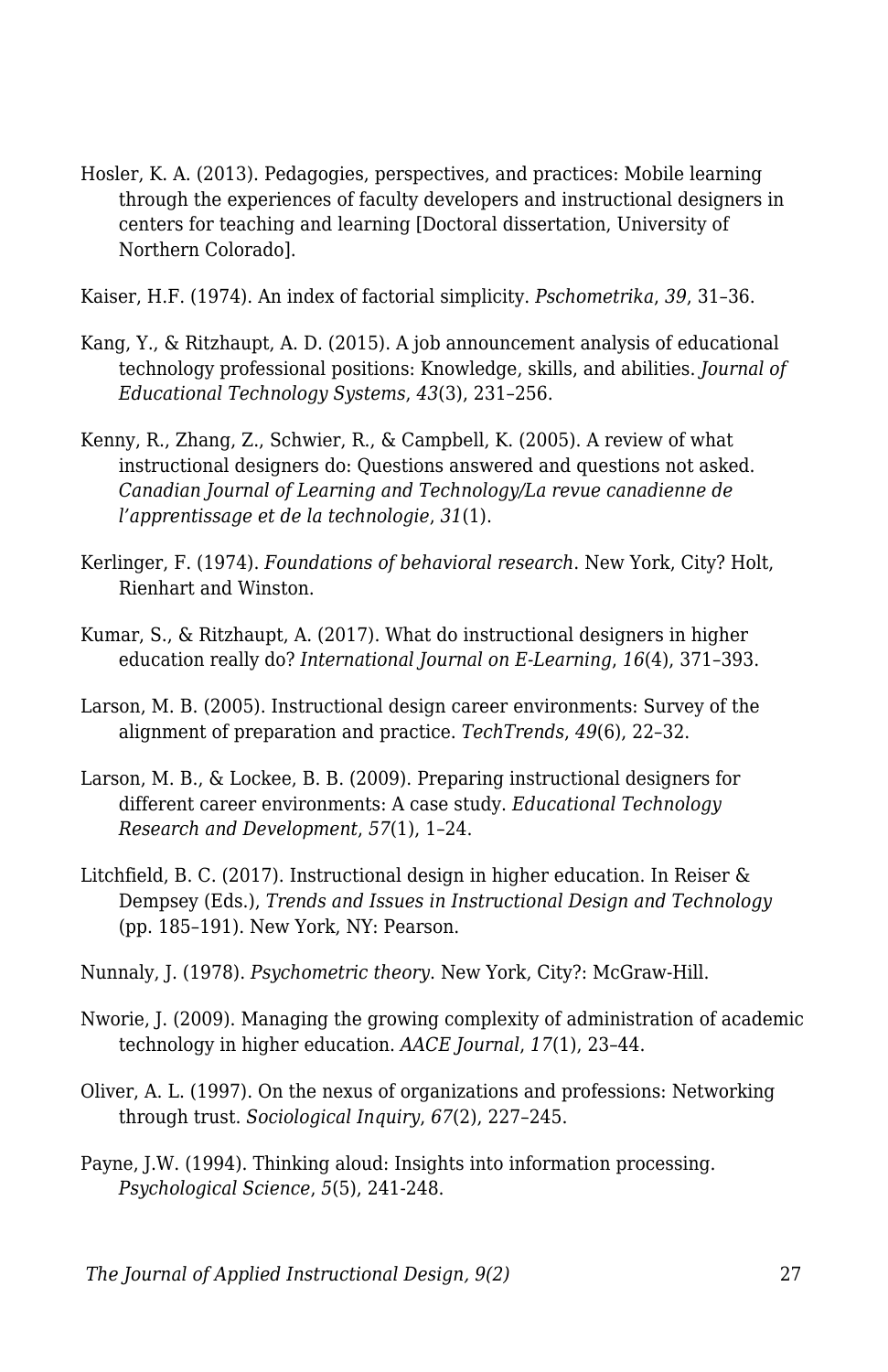- Resig, J. J., Moore, A. L., Bong, J., Oyarzun, B. A., Rabel, D. K., & Conklin, S. A. (2017). Graduate student reflections on participating in the AECT design and development competition. *TechTrends*, *61*(2), 99–100.
- Ritzhaupt, A. D., & Kumar, S. (2015). Knowledge and skills needed by instructional designers in higher education. *Performance Improvement Quarterly*, *28*(3), 51–69.
- Ritzhaupt, A. D., Martin, F., Pastore, R., & Kang, Y. (2018). Development and validation of the educational technologist competencies survey (ETCS): Knowledge, skills, and abilities. *Journal of Computing in Higher Education*, *30*(1), 3–33.
- Ritzhaupt, A. D., & Martin, F. (2014). Development and validation of the educational technologist multimedia competency survey. *Educational Technology Research and Development*, *62*(1), 13–33.
- Ritzhaupt, A., Martin, F., & Daniels, K. (2010). Multimedia competencies for an educational technologist: A survey of professionals and job announcement analysis. *Journal of Educational Multimedia and Hypermedia*, *19*(4), 421–449.
- Ritzhaupt, A. D., Umapathy, K., & Jamba, L. (2008). Computing professional association membership: An exploration of membership needs and motivations. *Journal of Information Systems Applied Research*, *1*(4), 1–23.
- Ritzhaupt, A. D., Umapathy, K., & Jamba, L. (2012). A study on services motivating computing professional association membership. *International Journal of Human Capital and Information Technology Professionals*, *3*(1), 54–70.
- Rowland, G. (1992). What do instructional designers actually do? An initial investigation of expert practice. *Performance Improvement Quarterly*, *5*(2), 65–86.
- Stefaniak, J., Baaki, J., Hoard, B., & Stapleton, L. (2018). The influence of perceived constraints during needs assessment on design conjecture. *Journal of Computing in Higher Education*, *30*(1), 55–71.
- Sugar, W. (2014). *Studies on instructional design practices: Current practices and lessons learned*. New York, NY: Springer.
- Terlouw, C. (1997). Instructional design in higher education. In S. Dijkstra, N. M. Seel, F. Schott, & R. D. Tennyson (Eds.), *Instructional Design: International Perspectives: Volume 2: Solving Instructional Design Problems* (Vol. 2, pp.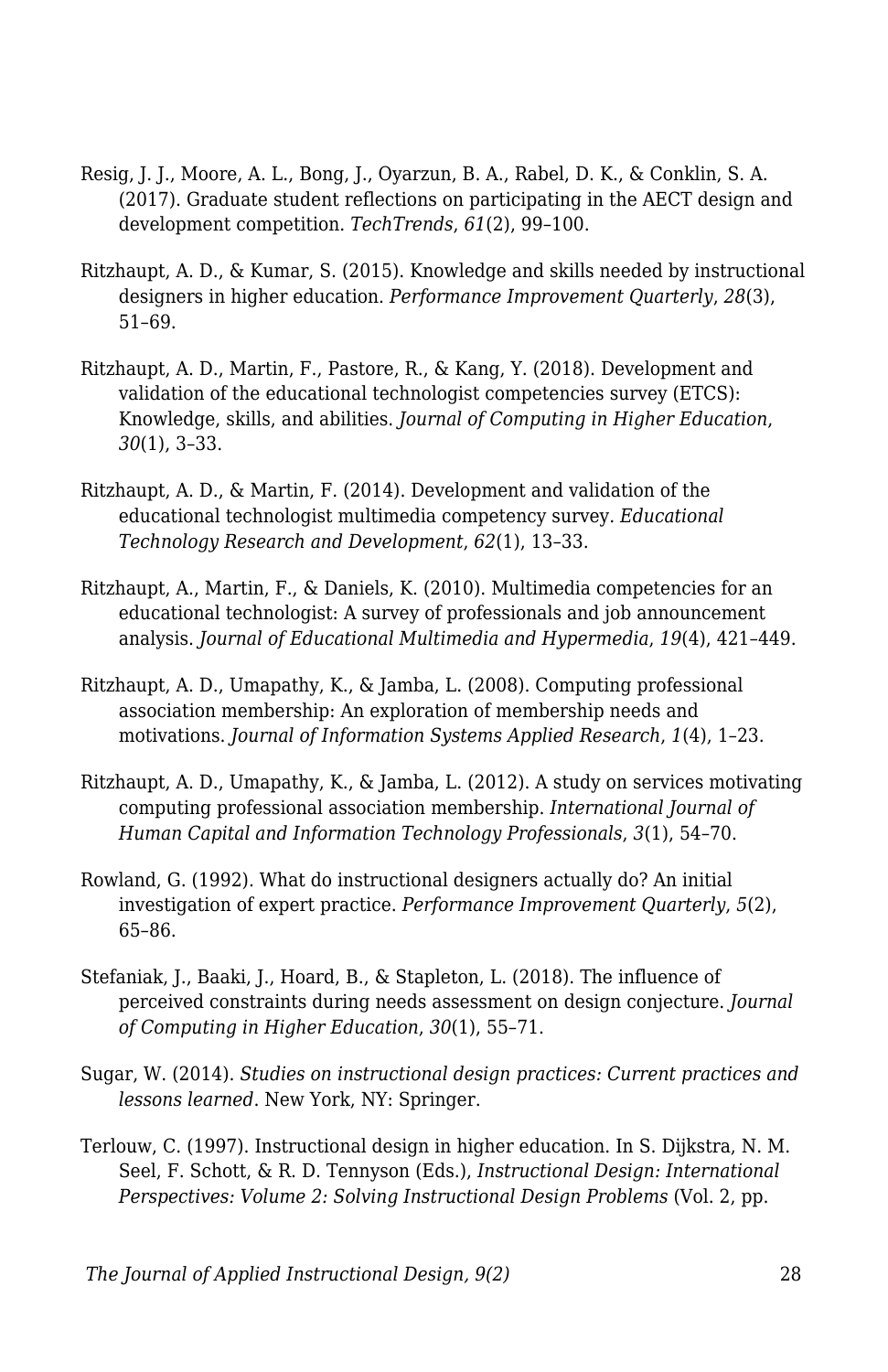341–368). New York, NY: Routledge.

- Tracey, M.W., & Boling, E. (2014). Preparing instructional designers: Traditional and emerging perspectives. In J.M. Spector, M.D. Merrill, J. Elen, & M.J. Bishop (Eds.), *Handbook of research on educational communications and technology* (4th ed., pp. 653–660). NewYork, NY: Springer.
- Trenor, J. M., Miller, M. K., & Gipson, K. G. (2011). Utilization of a think-aloud protocol to cognitively validate a survey instrument identifying social capital resources of engineering undergraduates. In *American Society for Engineering Education*.
- Umapathy, K., Jamba, L., & Ritzhaupt, A. D. (2010). Factors that persuade and deter membership in professional computing associations. *Journal of Information Systems Applied Research*, *3(14),* 1–11.
- Umapathy, K., & Ritzhaupt, A. D. (2011). Role of professional associations in preparing, recruiting, and retaining computing professionals (pp. 49–57). Presented at the Proceedings of the 49th SIGMIS annual conference on Computer personnel research, ACM.
- van Leusen, P. (2013). Interpersonal consulting skills among instructional technology consultants at an institution of higher education in the Midwest: A multiple case study (Publication No. 3562615) [Doctoral dissertation, Indiana University]. ProQuest LLC.
- Wedman, J., & Tessmer, M. (1993). Instructional designers decisions and priorities: A survey of design practice. *Performance Improvement Quarterly*, *6*(2), 43–57.
- Willis, G.B., Royston, P., & Bercini, D. (1991). The use of verbal report methods in the development and testing of survey questions. *Applied Cognitive Psychology*, *5*, 251–267. 6.
- Zuber-Skerritt, O. (2013). *Professional development in higher education: A theoretical framework for action research*. New York, NY: Routledge.

# **Appendix: Pattern Matrix**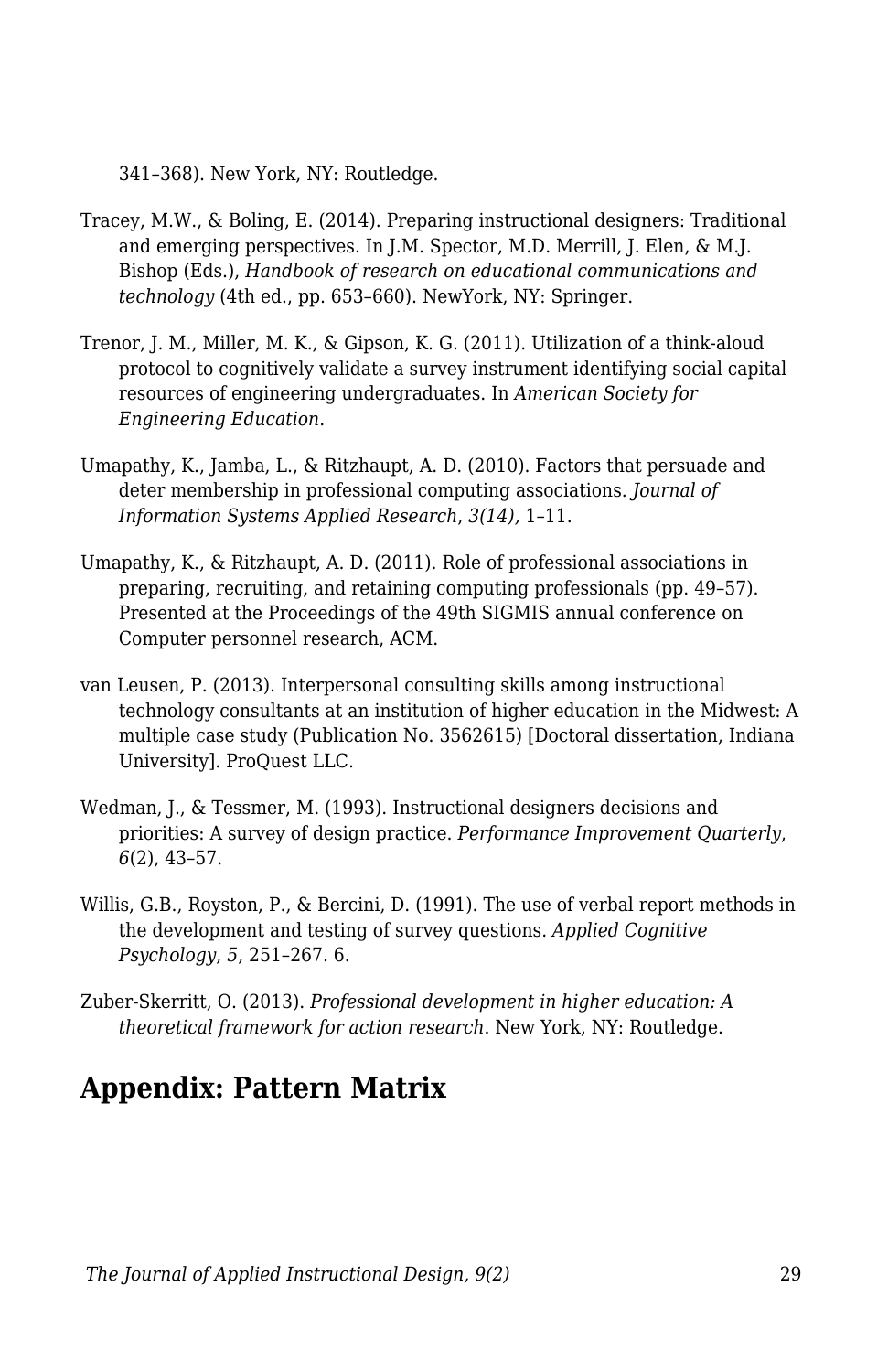|                                                                                                                                              | <b>Factors</b> |                         |   |   |   |   |                                                 |   |
|----------------------------------------------------------------------------------------------------------------------------------------------|----------------|-------------------------|---|---|---|---|-------------------------------------------------|---|
| <b>Items</b>                                                                                                                                 | $\mathbf{1}$   | $\overline{\mathbf{2}}$ | 3 | 4 | 5 | 6 | 7                                               | 8 |
| 1. Access to technical skills training opportunities                                                                                         |                |                         |   |   |   |   | 0.438 0.425 0.358 0.254 0.374 0.297 0.720 0.315 |   |
| 2. Access to soft skills (e.g., interviewing techniques) training<br>opportunities                                                           |                |                         |   |   |   |   | 0.243 0.385 0.294 0.231 0.357 0.258 0.649 0.243 |   |
| 3. Access to employment listings in field or related fields                                                                                  |                |                         |   |   |   |   | 0.386 0.543 0.297 0.123 0.427 0.386 0.420 0.308 |   |
| 4. Access to licensure or professional certification(s)                                                                                      |                |                         |   |   |   |   | 0.549 0.581 0.305 0.343 0.388 0.371 0.673 0.417 |   |
| 5. To receive career advice from other professionals (e.g.,<br>mentorship programs, networking)                                              |                |                         |   |   |   |   | 0.590 0.649 0.476 0.154 0.573 0.455 0.513 0.244 |   |
| 6. To receive professional recognition via achievement awards                                                                                |                |                         |   |   |   |   | 0.355 0.442 0.420 0.340 0.372 0.219 0.314 0.259 |   |
| 7. Access to magazines and periodicals                                                                                                       |                |                         |   |   |   |   | 0.579 0.484 0.489 0.183 0.395 0.850 0.358 0.378 |   |
| 8. Access to relevant white papers                                                                                                           |                |                         |   |   |   |   | 0.627 0.497 0.452 0.195 0.419 0.881 0.424 0.474 |   |
| 9. Access to journals                                                                                                                        |                |                         |   |   |   |   | 0.596 0.489 0.337 0.247 0.406 0.864 0.427 0.283 |   |
| 10. Access to conference proceedings                                                                                                         |                |                         |   |   |   |   | 0.771 0.559 0.459 0.194 0.488 0.686 0.346 0.279 |   |
| 11. Access to speaker presentation files                                                                                                     |                |                         |   |   |   |   | 0.846 0.625 0.517 0.233 0.547 0.628 0.403 0.347 |   |
| 12. Awareness of new technological developments                                                                                              |                |                         |   |   |   |   | 0.834 0.584 0.513 0.176 0.555 0.570 0.549 0.439 |   |
| 13. Awareness of new pedagogical developments                                                                                                |                |                         |   |   |   |   | 0.772 0.595 0.419 0.139 0.595 0.662 0.584 0.518 |   |
| 14. Dissemination of latest research developments                                                                                            |                |                         |   |   |   |   | 0.868 0.700 0.489 0.165 0.584 0.658 0.505 0.440 |   |
| 15. Dissemination of latest vendor solutions                                                                                                 |                |                         |   |   |   |   | 0.650 0.379 0.509 0.428 0.393 0.291 0.363 0.314 |   |
| 16. Dissemination of conference call for papers (CFP)                                                                                        |                |                         |   |   |   |   | 0.787 0.602 0.455 0.162 0.535 0.544 0.421 0.368 |   |
| 17. Conversations with other professionals over meals or socials                                                                             |                |                         |   |   |   |   | 0.610 0.557 0.485 0.280 0.517 0.390 0.501 0.100 |   |
| 18. Access to local meetings with relevant speakers                                                                                          |                |                         |   |   |   |   | 0.513 0.642 0.448 0.273 0.590 0.506 0.604 0.292 |   |
| 19. Access to relevant conferences                                                                                                           |                |                         |   |   |   |   | 0.763 0.642 0.438 0.185 0.585 0.590 0.500 0.325 |   |
| 20. Access to social media related to the association                                                                                        |                |                         |   |   |   |   | 0.604 0.494 0.643 0.311 0.451 0.358 0.346 0.215 |   |
| 21. Access to social media of other professionals                                                                                            |                |                         |   |   |   |   | 0.449 0.413 0.620 0.472 0.419 0.365 0.302 0.181 |   |
| 22. Access to relevant listservs                                                                                                             |                |                         |   |   |   |   | 0.417 0.507 0.735 0.072 0.475 0.419 0.400 0.278 |   |
| 23. Access to member directories                                                                                                             |                |                         |   |   |   |   | 0.409 0.511 0.689 0.224 0.458 0.306 0.359 0.205 |   |
| 24. Access to relevant online discussion forums                                                                                              |                |                         |   |   |   |   | 0.569 0.649 0.718 0.203 0.588 0.586 0.535 0.477 |   |
|                                                                                                                                              |                |                         |   |   |   |   | 0.582 0.538 0.764 0.345 0.475 0.401 0.469 0.498 |   |
| 25. Access to user groups on vendor solutions                                                                                                |                |                         |   |   |   |   | 0.642 0.621 0.741 0.143 0.516 0.481 0.421 0.356 |   |
| 26. Access to special interest groups or divisions (e.g., distance<br>learning)                                                              |                |                         |   |   |   |   |                                                 |   |
| 27. To fulfill leadership positions in the association                                                                                       |                |                         |   |   |   |   | 0.575 0.624 0.590 0.273 0.899 0.409 0.456 0.387 |   |
| 28. To serve on committees, divisions, or task forces                                                                                        |                |                         |   |   |   |   | 0.556 0.581 0.612 0.260 0.902 0.392 0.437 0.331 |   |
| 29. To serve on the board of directors                                                                                                       |                |                         |   |   |   |   | 0.584 0.654 0.448 0.383 0.818 0.349 0.482 0.383 |   |
| 30. To mentor students                                                                                                                       |                |                         |   |   |   |   | 0.498 0.701 0.398 0.432 0.733 0.346 0.607 0.196 |   |
| 31. To mentor other professionals                                                                                                            |                |                         |   |   |   |   | 0.606 0.731 0.465 0.338 0.821 0.506 0.574 0.109 |   |
| 32. To sponsor educational programs                                                                                                          |                |                         |   |   |   |   | 0.496 0.602 0.317 0.281 0.697 0.424 0.520 0.248 |   |
| 33. To promote the profession to the general public (e.g., employers) 0.537 0.785 0.467 0.280 0.605 0.381 0.487 0.296                        |                |                         |   |   |   |   |                                                 |   |
| 34. To connect with professionals who promote your concerns or<br>interests                                                                  |                |                         |   |   |   |   | 0.542 0.804 0.565 0.270 0.568 0.420 0.439 0.265 |   |
| 35. To impact the profession through research and practice                                                                                   |                |                         |   |   |   |   | 0.630 0.848 0.535 0.110 0.554 0.532 0.515 0.344 |   |
| 36. To receive information on latest advocacy efforts                                                                                        |                |                         |   |   |   |   | 0.673 0.824 0.602 0.214 0.608 0.490 0.507 0.485 |   |
| 37. To receive guidance on ethical matters                                                                                                   |                |                         |   |   |   |   | 0.534 0.755 0.600 0.257 0.587 0.513 0.627 0.542 |   |
| 38. To receive guidance on legal matters (e.g., ADA)                                                                                         |                |                         |   |   |   |   | 0.495 0.662 0.605 0.347 0.578 0.451 0.539 0.523 |   |
| 39. To obtain member voting rights                                                                                                           |                |                         |   |   |   |   | 0.488 0.659 0.499 0.429 0.529 0.336 0.471 0.345 |   |
| 40. Access to vendor discounts (e.g., e-learning software)                                                                                   |                |                         |   |   |   |   | 0.526 0.500 0.396 0.535 0.459 0.435 0.449 0.654 |   |
| 41. Access to special discounts on continuing education courses (e.g. 0.566 0.580 0.436 0.419 0.512 0.472 0.552 0.720<br>Project Management) |                |                         |   |   |   |   |                                                 |   |
| 42. Access to special discounts on group insurance plans (e.g., car<br>insurance)                                                            |                |                         |   |   |   |   | 0.264 0.293 0.271 0.925 0.335 0.199 0.366 0.317 |   |
| 43. Access to special discounts on financial services                                                                                        |                |                         |   |   |   |   | 0.305 0.307 0.284 0.959 0.350 0.212 0.371 0.297 |   |
| 44. Access to special discounts on food and beverage services                                                                                |                |                         |   |   |   |   | 0.270 0.321 0.310 0.921 0.324 0.194 0.341 0.284 |   |

*The Journal of Applied Instructional Design, 9(2)* 30